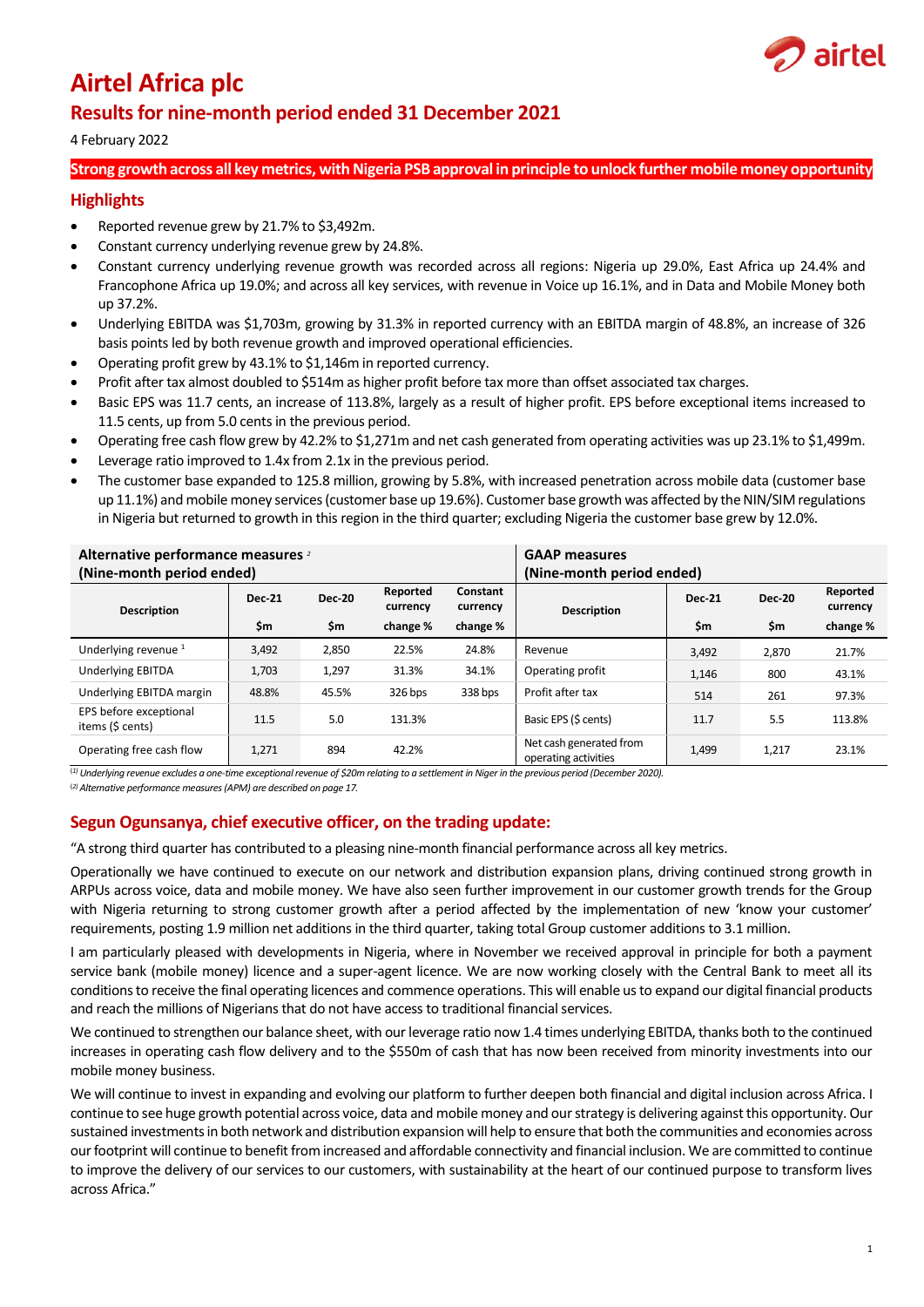Airtel Africa plc ('Airtel Africa' or 'Group') results for nine-month period ended 31 December 2021 are unaudited and in the opinion of management, include all adjustments necessary for the fair presentation of the results of the same period. The financial information has been prepared based on International Accounting Standard 34 (IAS 34) issued by the International Accounting Standards Board (IASB) approved for use in the UK by the UK Accounting Standards Endorsement Board (UKEB) and apply the same accounting policies, presentation and methods of calculation as those followed in the preparation of the Group's annual consolidated financial statements for the year ended 31 March 2021 except to the extent required/ prescribed by IAS 34. This report should be read in conjunction with the audited consolidated financial statements and related notes for the year ended 31 March 2021. Comparative annual information has been drawn based on Airtel Africa plc's Audited Consolidated Financial Statements for the year ended 31 March 2021; with quarterly and nine-month period information drawn from the unaudited IAS 34 financials of the respective periods. All comparatives and references to the 'prior period' or 'previous period' in this report are for the reported metrics for the nine-month period ended 31 December 2020 unless otherwise stated.

# **About Airtel Africa**

Airtel Africa is a leading provider of telecommunications and mobile money services, with a presence in 14 countries in Africa, primarily in East Africa and Central and West Africa.

Airtel Africa offers an integrated suite of telecoms solutions to its subscribers, including mobile voice and data services as well as mobile money services, both nationally and internationally. We aim to continue providing a simple and intuitive customer experience through streamlined customer journeys.

#### **Enquiries**

| Airtel Africa – Investor Relations   |                  |
|--------------------------------------|------------------|
| Pier Falcione                        | +44 7446 858 280 |
| Morten Singleton                     | +44 7464 830 011 |
| Investor.relations@africa.airtel.com | +44 207 493 9315 |
| <b>Hudson Sandler</b>                |                  |
| Nick Lyon                            |                  |
| Bertie Berger                        |                  |

[airtelafrica@hudsonsandler.com](mailto:airtelafrica@hudsonsandler.com) +44 207 796 4133

# **Conference call**

The management team will host an analyst and investor conference call at 12:00pm UK time (GMT), on Friday 4 February 2022, including a Question and Answer session.

To receive an invitation with the dial in numbers to participate in the event, please register beforehand using the following link: <https://services.choruscall.za.com/DiamondPassRegistration/register?confirmationNumber=7504208&linkSecurityString=d475ef700>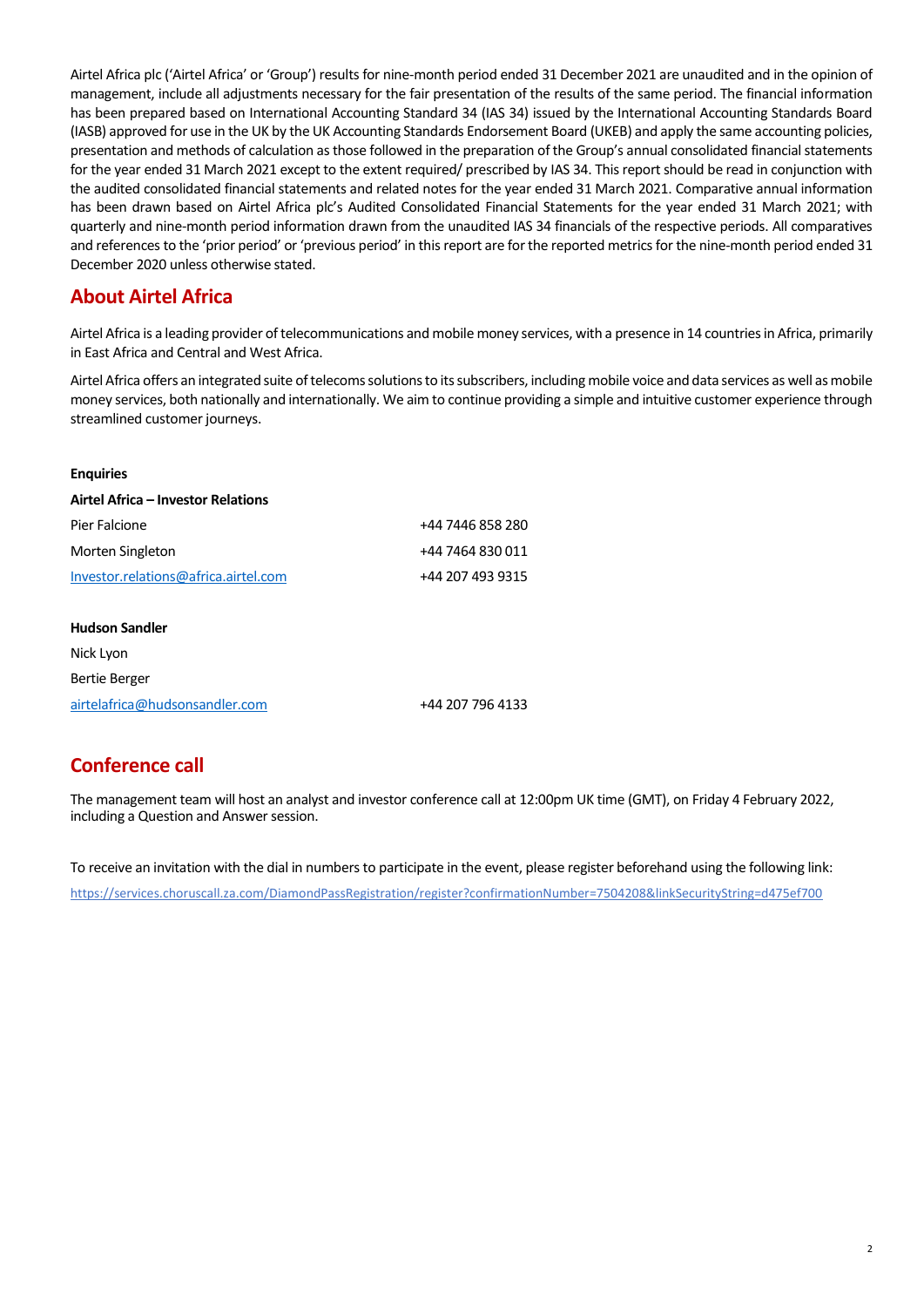# **Key financial information**

|                                                                               |                    | Nine-month period ended |                          |                                  |                                  | <b>Quarter ended</b> |               |                                  |                                  |
|-------------------------------------------------------------------------------|--------------------|-------------------------|--------------------------|----------------------------------|----------------------------------|----------------------|---------------|----------------------------------|----------------------------------|
| <b>Description</b>                                                            | Unit of<br>measure | <b>Dec-21</b>           | Dec-20                   | Reported<br>currency<br>change % | Constant<br>currency<br>change % | <b>Dec-21</b>        | <b>Dec-20</b> | Reported<br>currency<br>change % | Constant<br>currency<br>change % |
| <b>Profit and loss summary</b>                                                |                    |                         |                          |                                  |                                  |                      |               |                                  |                                  |
| Underlying revenue <sup>1</sup>                                               | \$m                | 3,492                   | 2,850                    | 22.5%                            | 24.8%                            | 1,219                | 1,034         | 17.9%                            | 20.0%                            |
| Voice revenue                                                                 | \$m                | 1,747                   | 1,537                    | 13.6%                            | 16.1%                            | 606                  | 565           | 7.4%                             | 9.9%                             |
| Data revenue                                                                  | \$m                | 1,127                   | 842                      | 33.9%                            | 37.2%                            | 395                  | 294           | 34.4%                            | 37.7%                            |
| Mobile money revenue <sup>2</sup>                                             | \$m                | 406                     | 291                      | 39.6%                            | 37.2%                            | 148                  | 110           | 34.4%                            | 29.2%                            |
| Other revenue                                                                 | \$m                | 306                     | 255                      | 19.9%                            | 22.0%                            | 105                  | 90            | 15.8%                            | 18.2%                            |
| Expenses                                                                      | \$m                | (1,797)                 | (1, 563)                 | 15.0%                            | 16.9%                            | (616)                | (551)         | 11.9%                            | 14.0%                            |
| Underlying EBITDA 3                                                           | \$m                | 1,703                   | 1,297                    | 31.3%                            | 34.1%                            | 605                  | 485           | 24.7%                            | 26.8%                            |
| Underlying EBITDA margin                                                      | %                  | 48.8%                   | 45.5%                    | 326 bps                          | 338 bps                          | 49.6%                | 46.9%         | 273 bps                          | 268 bps                          |
| Depreciation and amortisation                                                 | \$m                | (556)                   | (505)                    | 10.3%                            | 12.4%                            | (190)                | (176)         | 8.0%                             | 10.7%                            |
| Operating exceptional items                                                   | \$m                |                         | 14                       | $(100.0\%)$                      | $(100.0\%)$                      |                      | 20            | $(100.0\%)$                      | $(100.0\%)$                      |
| Operating profit <sup>4</sup>                                                 | \$m                | 1,146                   | 800                      | 43.1%                            | 46.6%                            | 414                  | 328           | 26.4%                            | 27.8%                            |
| Net finance costs                                                             | \$m                | (291)                   | (318)                    | (8.4%)                           |                                  | (122)                | (128)         | (4.5%)                           |                                  |
| Non-operating exceptional items <sup>5</sup>                                  | \$m                | 9                       | $\overline{\phantom{a}}$ | 0.0%                             |                                  | 5                    |               | 0.0%                             |                                  |
| Profit before tax                                                             | \$m                | 864                     | 482                      | 79.4%                            |                                  | 297                  | 200           | 48.5%                            |                                  |
| Tax                                                                           | \$m                | (350)                   | (235)                    | 48.6%                            |                                  | (117)                | (89)          | 31.6%                            |                                  |
| Tax - exceptional items                                                       | \$m                |                         | 14                       | $(100.0\%)$                      |                                  |                      | 5             | $(100.0\%)$                      |                                  |
| Total tax charge                                                              | \$m                | (350)                   | (221)                    | 58.3%                            |                                  | (117)                | (84)          | 39.1%                            |                                  |
| Profit after tax 6                                                            | \$m                | 514                     | 261                      | 97.3%                            |                                  | 180                  | 116           | 54.4%                            |                                  |
| Non-controlling interest                                                      | \$m                | (74)                    | (55)                     | 35.8%                            |                                  | (25)                 | (21)          | 14.3%                            |                                  |
| Profit attributable to owners of<br>the company - before exceptional<br>items | \$m                | 431                     | 187                      | 131.0%                           |                                  | 150                  | 74            | 102.0%                           |                                  |
| Profit attributable to owners of<br>the company                               | \$m                | 440                     | 206                      | 113.6%                           |                                  | 155                  | 95            | 63.3%                            |                                  |
| EPS - before exceptional items                                                | cents              | 11.5                    | 5.0                      | 131.3%                           |                                  | 4.0                  | 2.0           | 102.2%                           |                                  |
| <b>Basic EPS</b>                                                              | cents              | 11.7                    | 5.5                      | 113.8%                           |                                  | 4.1                  | 2.5           | 63.5%                            |                                  |
| Weighted average no of shares                                                 | million            | 3,755                   | 3,758                    | $(0.1\%)$                        |                                  | 3,754                | 3,758         | $(0.1\%)$                        |                                  |
| Capex                                                                         | \$m                | 432                     | 403                      | 7.2%                             |                                  | 187                  | 188           | (0.2%)                           |                                  |
| Operating free cash flow                                                      | \$m                | 1,271                   | 894                      | 42.2%                            |                                  | 418                  | 298           | 40.4%                            |                                  |
| Net cash generated from operating<br>activities                               | \$m                | 1,499                   | 1,217                    | 23.1%                            |                                  | 577                  | 474           | 21.9%                            |                                  |
| Net debt                                                                      | \$m                | 3,050                   | 3,518                    |                                  |                                  | 3,050                | 3,518         |                                  |                                  |
| Leverage (net debt to underlying<br>EBITDA)                                   | times              | 1.4x                    | 2.1x                     |                                  |                                  | 1.4x                 | 2.1x          |                                  |                                  |
| Return on capital employed                                                    | $\%$               | 21.9%                   | 15.4%                    | 653 bps                          |                                  | 21.5%                | 15.5%         | 600 bps                          |                                  |
| <b>Operating KPIs</b>                                                         |                    |                         |                          |                                  |                                  |                      |               |                                  |                                  |
| ARPU                                                                          | \$                 | 3.2                     | 2.8                      | 14.9%                            | 17.1%                            | 3.3                  | 2.9           | 12.8%                            | 14.8%                            |
| Total customer base                                                           | million            | 125.8                   | 118.9                    | 5.8%                             |                                  | 125.8                | 118.9         | 5.8%                             |                                  |
| Data customer base                                                            | million            | 45.1                    | 40.6                     | 11.1%                            |                                  | 45.1                 | 40.6          | 11.1%                            |                                  |
| Mobile money customer base                                                    | million            | 25.7                    | 21.5                     | 19.6%                            |                                  | 25.7                 | 21.5          | 19.6%                            |                                  |

*(1) Revenue includes intra-segment eliminations of \$94m for the nine-month period ended 31 December 2021 and \$75m for the prior period. And it also excludes one-time exceptional revenue of \$20m relating to a settlement in Niger in the nine-month and three-month periods ended 31 December 2020.*

*(2) Mobile money revenue post intra-segment eliminations with mobile services was \$312m for the nine-month period ended 31 December 2021, and \$216m for the prior period.*

*(3) Underlying EBITDA includes other income of \$9m for the nine-month period ended 31 December 2021, and \$10m for the prior period.*

*(4) Operating profit includes \$1m CSR (Corporate Social Responsibility) expense for the period, and \$6m CSR expense in the prior period.*

<sup>(5)</sup> Non-operating exceptional items in the nine-month period ended 31 December 2021 include a gain of \$9m on the sale of telecommunication tower assets in the Group's *subsidiaries in Rwanda and Madagascar.*

(6) *Profit after tax increase was largely due to higher operating profit more than offsetting the associated increase in tax charges.*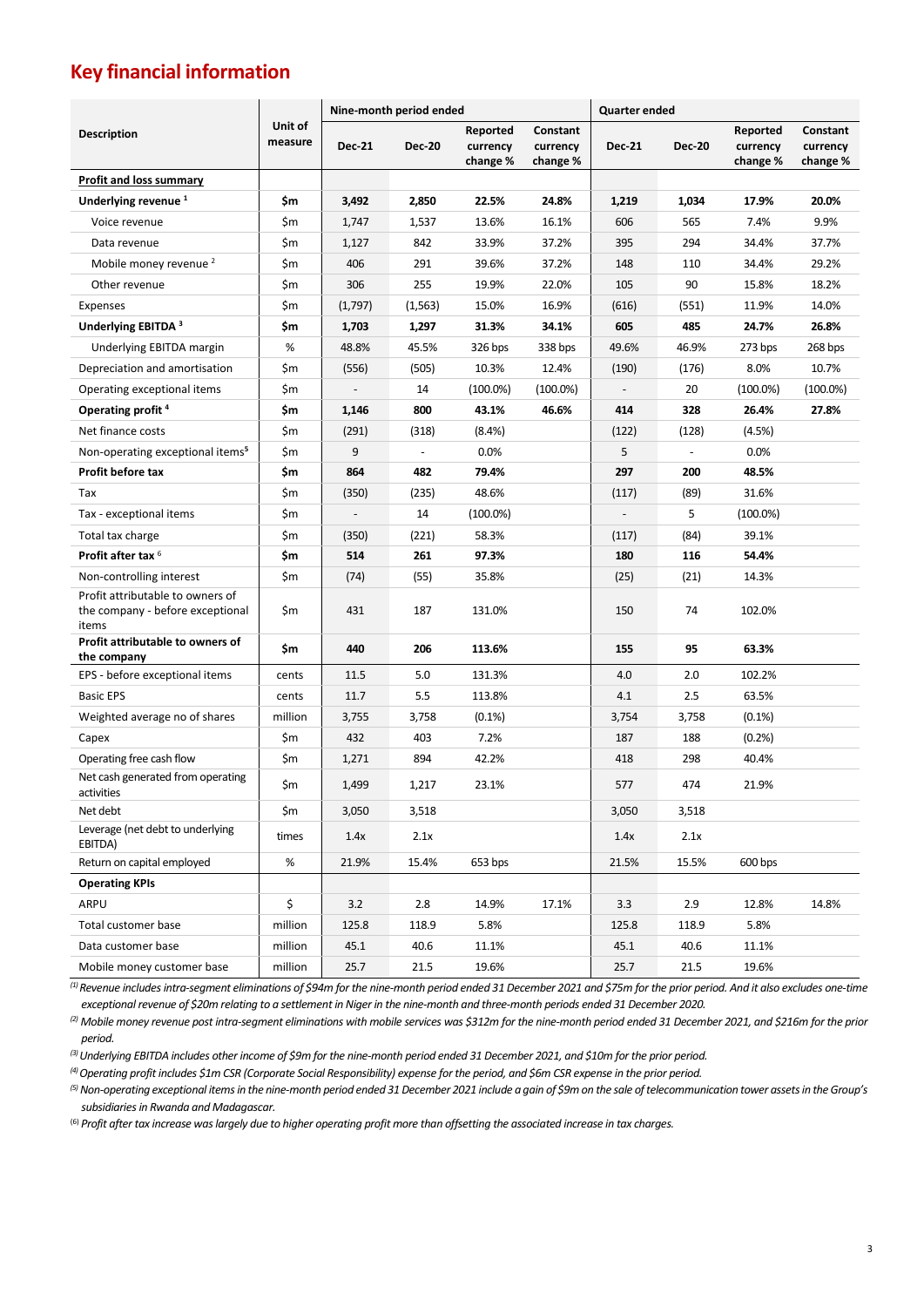# **Financial review for nine-month period ended 31 December 2021**

Effective execution of our strategy resulted in another strong set of results across all our regional segments and key services. Reported revenue grew by 21.7%.

Underlying revenue in constant currency grew by 24.8%. Revenue in Nigeria grew by 29.0%, in East Africa by 24.4% and in Francophone Africa by 19.0% in constant currency. We continued our strong double-digit growth across all key services: our voice revenue grew by 16.1%, and both data revenue and mobile money revenue grew by 37.2%, and other revenue by 22.0%. As a result, mobile services revenue grew by 23.3% in constant currency (20.7% in reported currency) and mobile money services revenue grew by 37.2% (39.6% in reported currency). The year-on-year constant currency revenue growth rate for Q3'22 of 20.0% was lower than the nine-month growth rate of 24.8% primarily due to softer comparatives in the first quarter of the prior year during the peak period of Covid-19 related restrictions across the region.

Net finance costs were lower compared with the previous period driven by lower forex losses. The increase in tax charges of \$129m was due to higher operating profit and withholding tax on dividends by subsidiaries, with the prior period also benefitting from \$14m deferred tax credit recognition.

Basic EPS improved to 11.7 cents and EPS before exceptional items improved to 11.5 cents, with higher profits more than offsetting the associated increased tax.

Net debt was \$3,050m, a reduction of \$468m mainly due to increased cash generation and proceeds from Airtel Money investments. Leverage improved to 1.4x from 2.1x in the previous period, largely driven by increased cash generation, expansion in underlying EBITDA and \$550m of receipts from mobile money minority investors. Our balance sheet has also been further de-risked by continued localisation of our debt into the OpCos.

## **GAAP measures**

### **Revenue**

Reported revenue grew by 21.7% to \$3,492m. The prior period benefitted from a one-time exceptional revenue of \$20m relating to a settlement in Niger. Excluding this, revenue grew by 22.5% in reported currency and by 24.8% in constant currency. The difference relates to currency devaluations, mainly in the Nigerian naira (6.3%) and the Malawian kwacha (8.2%), in turn partially offset by appreciation in the Ugandan shilling (4.3%) and the Central African franc (2.0%). Revenue growth for the 9 months period benefitted from a weakened performance in the first quarter of the prior year during the peak period of Covid-19 related restrictions across the region. However, even after adjusting for this, Group revenue growth rates were ahead of FY'21.

### **Operating profit**

Operating profit was \$1,146m, growing by 43.1% in reported currency as a result of strong revenue growth and improvements in operating efficiency across all our regional segments.

### **Net finance costs**

Net finance costs decreased by \$27m, as a result of lower foreign exchange losses and a one-time \$12m gain in other finance charges as a result of the reversal of an interest provision in one of our operating entities.

The Group effective interest rate increased from 4.8% to 5.6% largely driven by the repayment of the Eurobond in May 2021, which carried a lower than average coupon and higher local currency debt at the OpCo level.

#### **Taxation**

Total tax charges increased by \$129m, largely due to higher operating profit and withholding tax on dividends by subsidiaries. The prior period also benefited from the recognition of a deferred tax credit of \$14m in Tanzania.

#### **Profit after tax**

Profit after tax almost doubled to \$514m, an increase of 97.3%. The increase was mainly led by higher operating profits along with lower net finance costs, which more than offset the increase in tax charges due to increased profits.

#### **Basic EPS**

Basic EPS more than doubled to 11.7 cents, an improvement of 6.2 cents, up from 5.5 centsin the prior period. The increase was mainly due to higher operating profits which more than offset the increased tax charges.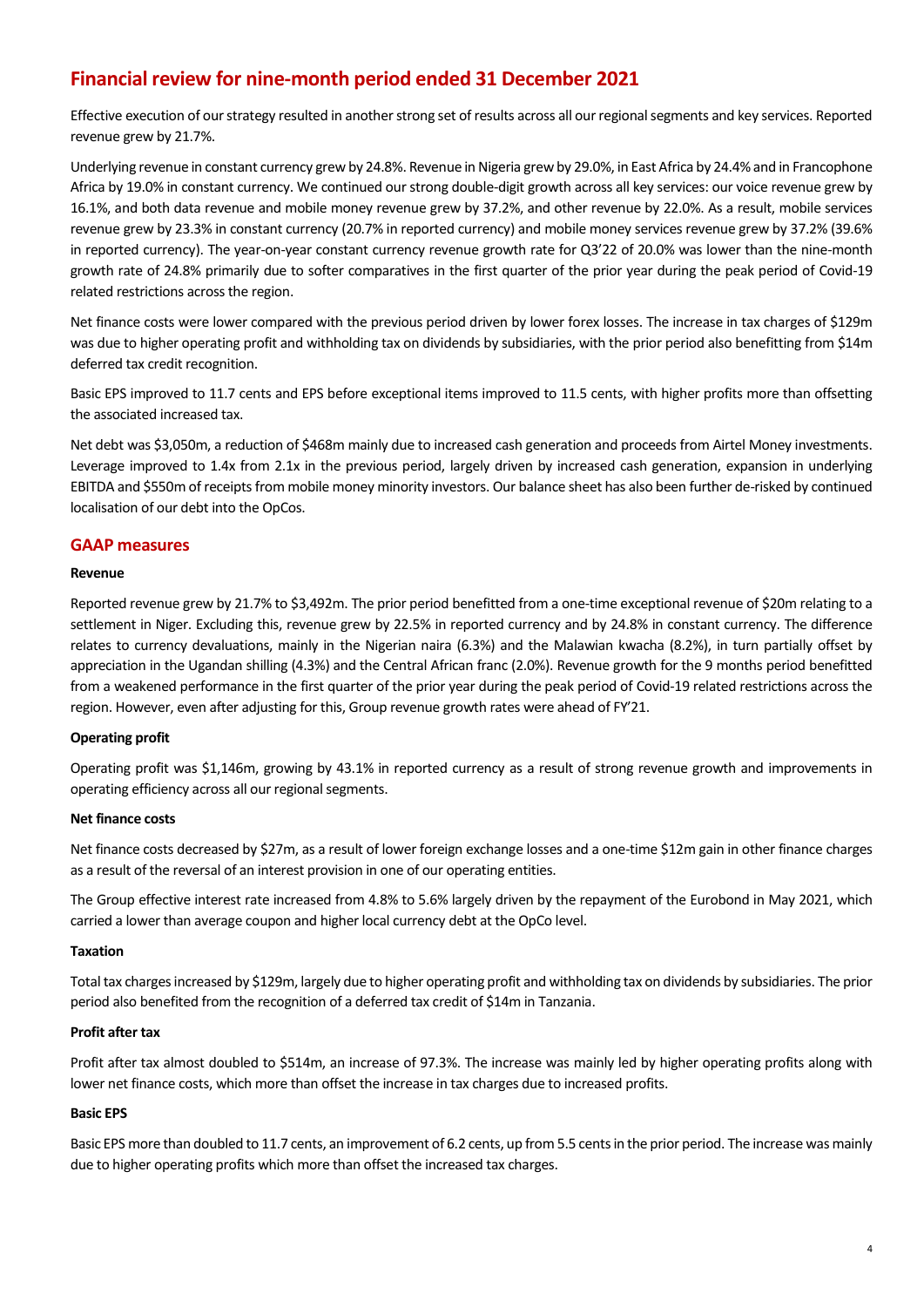#### **Net cash generated from operating activities**

Net cash generated from operating activities increased by \$282m, an increase of 23.1% to \$1,499m (from \$1,217m in the previous period), mainly driven by higher profit before tax of \$382m partially offset by higher tax payments on the increased profits.

## **Alternative performance measures<sup>1</sup>**

#### **Underlying revenue**

Underlying revenue in constant currency grew by 24.8% driven by customer base growth of 5.8% to 125.8 million and strong ARPU growth of 17.1%. Customer base growth was affected by the new NIN/SIM registration regulations in Nigeria; excluding Nigeria the customer base grew by 12.0%. In Nigeria, while year on year our customer base has declined by 2 million, our customer base returned to growth in the third quarter, adding 1.9 million customers and contributing towards total Group net customer additions of 3.1 million. ARPU growth of 17.1% was driven largely by growth in the contribution from data ARPU of 8.5%, followed by voice contribution growth of 4.8%, mobile money contribution growth of 3.0%, and with the balance coming from growth in other revenue.

All our regional segments and key services posted strong revenue growth; Nigeria grew by 29.0%, East Africa by 24.4% and underlying revenue in Francophone Africa grew by 19.0%. Voice revenue grew by 16.1%, and both data and mobile money grew by 37.2% in constant currency.

### **Underlying EBITDA**

Underlying EBITDA increased by 31.3% to \$1,703m in reported currency while in constant currency growth was 34.1%. The growth in underlying EBITDA was led by revenue growth and supported by improved operating efficiencies. The underlying EBITDA margin was 48.8%, an improvement of 326 basis points in reported currency and 338 basis points in constant currency.

During the period, foreign exchange had an adverse impact of \$47m on revenue and \$23m on underlying EBITDA, as a result of devaluation of the Nigerian naira and the Malawian kwacha, in turn partially offset by appreciation in the Ugandan shilling, the Zambian kwacha and the Central African franc.

With respect to currency sensitivity, on a 12-month basis, a 1% currency devaluation across all currencies in our OpCos would have a negative impact of \$41m on revenues, \$25m on underlying EBITDA and \$22m on finance costs. Our largest exposure is to the Nigerian naira, for which each 1% of devaluation would have a negative impact of \$17m on revenues, \$10m on underlying EBITDA and \$7m on finance costs.

#### **Tax**

The effective tax rate was 39.6% compared to 45.5% in the prior period, largely a result of profit mix changes amongst the OpCos. The effective tax rate is higher than the weighted average statutory corporate tax rate of approximately 33%, largely due to the profit mix between various OpCos and the withholding tax on dividends by subsidiaries.

#### **Exceptional items**

An exceptional gain of \$9m was recorded in the nine-month period ended 31 December 2021 on the sale of telecommunication tower assets in the Group's subsidiaries in Rwanda and Madagascar. The prior period exceptional gain of \$28m includes one-time exceptional revenue of \$20m relating to a settlement in Niger and a deferred tax credit recognition in Tanzania amounting to \$14m, partially offset by one-off costs of \$6m in Francophone Africa.

#### **EPS before exceptional items**

EPS before exceptional items more than doubled to 11.5 cents, an improvement of 6.5 cents, up from 5.0 cents in the prior period. The increase was mainly due to higher operating profits which more than offset the increased tax charges.

#### **Operating free cash flow**

Operating free cash flow increased by 42.2% to \$1,271m due to higher underlying EBITDA more than offsetting increased capital expenditure. Capital expenditure in the prior period was slightly lower due to logistical challenges as a result of the pandemic.

#### **Leverage**

Leverage (net debt to underlying EBITDA) improved to 1.4x at 31 December 2021, from 2.1x at 31 December 2020, largely driven by increased cash generation, expansion in underlying EBITDA and receipts of \$550m from mobile money minority investments. Our balance sheet continued to be de-risked through a reduction of net debt (now \$3.0bn, from \$3.5bn in the prior period) and increased localisation of our debt into the OpCos, such that our gross OpCo debt of \$2,636m is now higher than our HoldCo debt of \$1,505m.

<sup>1</sup> *Alternative performance measures (APM) are described on page 17.*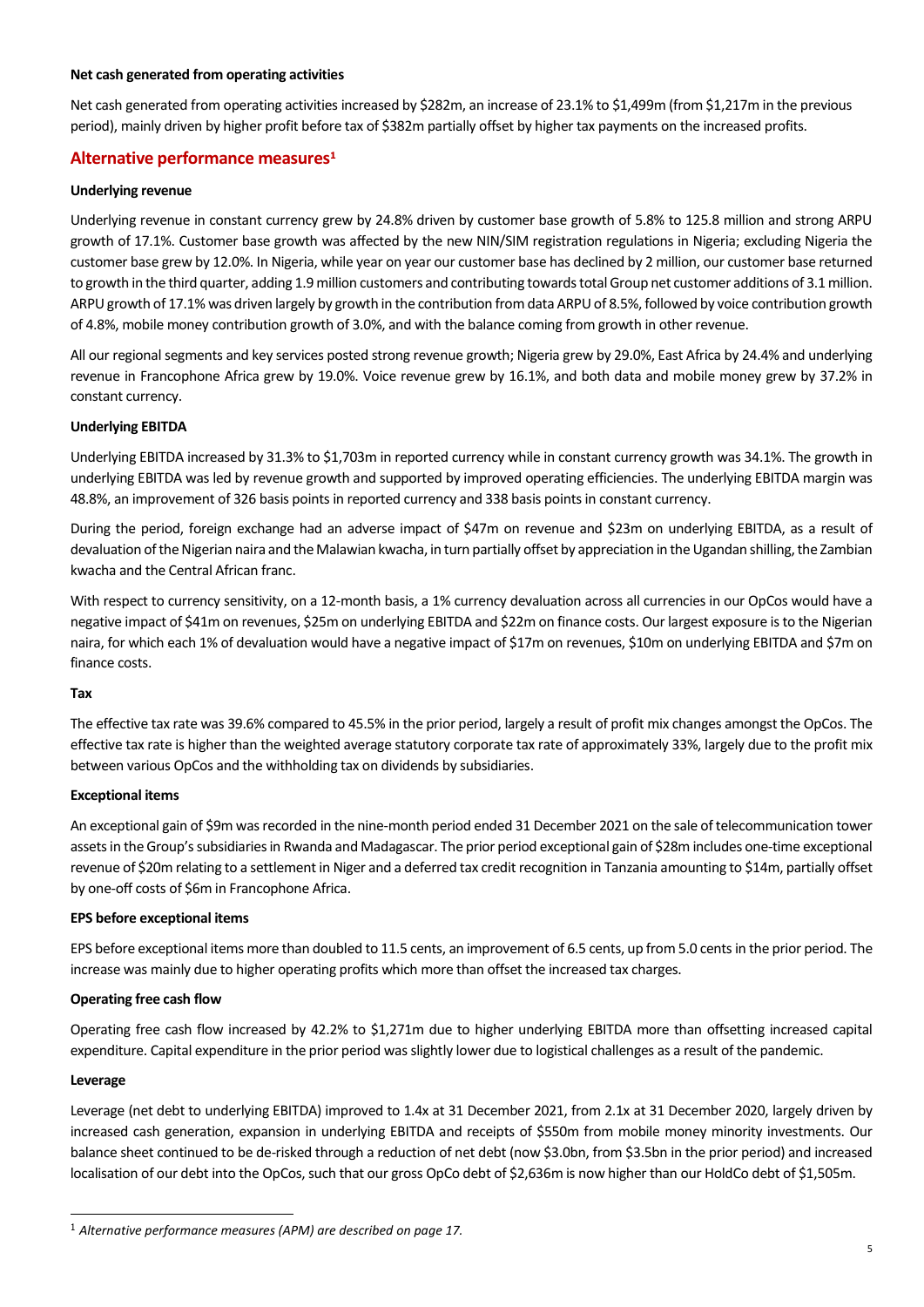# **Other significant updates**

### **Payment service bank licence in Nigeria**

On 4 November 2021, Airtel Africa's subsidiary SMARTCASH Payment Service Bank Limited ('Smartcash') was granted approval in principle to operate a payment service bank ('PSB') business in Nigeria.

The PSB licence is required for Airtel to provide financial services in Nigeria, such as accepting cash deposits and carrying out payments and remittances, issuing debit and prepaid cards, operating electronic wallets and rendering other financial services.

Airtel Nigeria is working closely with the Central Bank to meet all its conditions to receive the operating licence and commence operations. The final operating licence will enable us to expand our digital financial products and reach the millions of Nigerians that do not have access to traditional financial services.

Final approval is subject to the Group satisfying certain standard conditions within six months.

#### **Super-agent licence in Nigeria**

On 14 November 2021, Airtel Africa's subsidiary Airtel Mobile Commerce Nigeria Ltd was granted approval in principle by the Central Bank of Nigeria to operate as a super-agent in Nigeria.

The super-agent licence is distinct from the PSB licence. Under the super-agent licence, we are able to create an agent network that can service the customers of licensed Nigerian banks, payment service banks and licenced mobile money operators in Nigeria.

Final approval of the super-agent licence is subject to the Group satisfying certain standard conditions.

#### **Early Bond redemption**

Post period end, on 4 February 2022, Airtel Africa announced that its 100% owned subsidiary, Bharti Airtel International (Netherlands) B.V., had elected to redeem all of its 5.125% Guaranteed Senior Notes due 2023 ('Notes'), aggregating to US\$504,915,000, on 4 March 2022 ('Redemption Date'), ahead of its maturity in March 2023.

In addition to the outstanding principal, the redemption price will include settlement of all outstanding accrued interest up to the Redemption Date, plus the applicable make-whole premium in accordance with the terms of the Notes.

This early redemption aligns with the continuation of our pursuit of a reduction of external foreign currency debt at Group level.

#### **Completion of Airtel Nigeria minority buyout offer**

On 2 December 2021, further to the buyout offer announcement of 4 October 2021, Airtel Africa announced the completion of the minority shareholding buyback of Airtel Networks Limited ('Airtel Nigeria'), a subsidiary of Airtel Africa plc and a leading provider of telecommunication services in Nigeria.

The purchase consideration for the 8.22% minority shareholdings acquired under the buyback was NGN 61bn, equivalent to \$147m at an exchange rate of 415.07 NGN/USD.

Airtel Africa now holds 99.96% of the issued share capital of Airtel Nigeria.

### **NIN / SIM registration rules in Nigeria**

Following a directive issued by the Nigerian Communications Commission (NCC) on 7 December 2020 to all Nigerian telecom operators, Airtel Nigeria has been working with the government to ensure that all our subscribers provide their valid National Identification Numbers (NINs) to update SIM registration records.

Initially, new customer acquisitions were discontinued until significant progress had been made on linking the active customer base with verified NINs. Natural churn in the customer base tempered the growth in active mobile customers in the nine-month period to only 0.4 million (an addition of 1.9 million customersin Q3, after net losses of 1.1million customers in Q1 and 0.4million in Q2) following on from the net loss of 2.5 million customersin the final quarter of the year to 31 March 2021. However, the financial impact has been minimal, with continued revenue growth, largely due to the significantly lower ARPU of the churned base and increased usage by the active base. In April, the NCC announced that it would allow new customer enrolment to recommence from certified outlets (a branch or kiosk where customers can sign up to Airtel). To date, Airtel Nigeria has received approvals for over 9,800 outlets and new customer registrations have recommenced in those outlets. The NCC also issued a further directive in April with the effect that no individual customers can register more than four SIM cards under one NIN on any network.

The original regulatory directive set an initial deadline for customers to register their NIN with their SIM of 30 December 2020. This was subsequently moved several times, with the latest deadline set for 31 March 2022.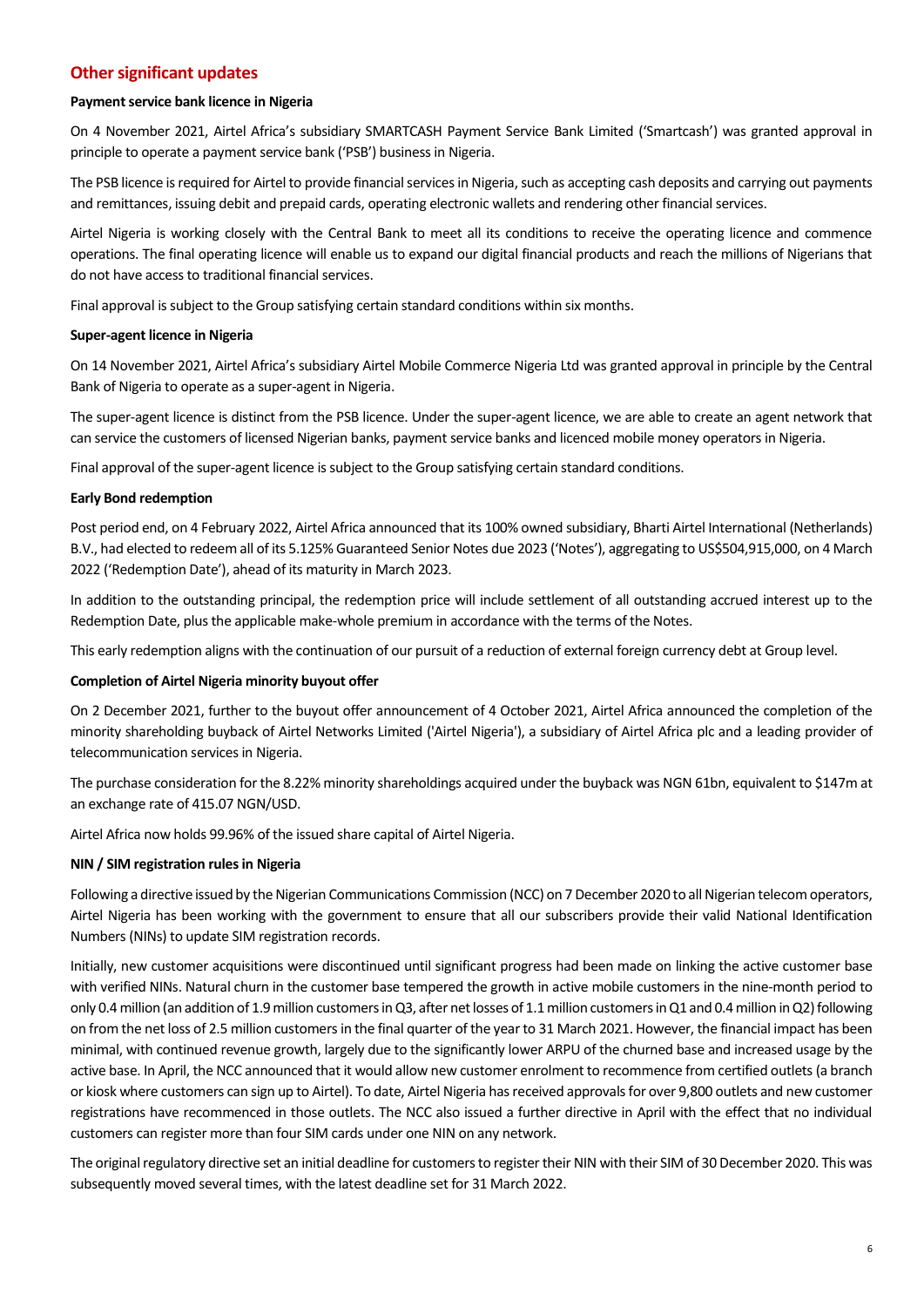We have made significant progress on capturing existing NINs and building the database in collaboration with National Identity Management Commission (NIMC). To date, out of Airtel Nigeria's 42.4 million active customers, we have collated NIN information for 30.0 million active mobile customers. To complete the registration process, we must also verify the NIN information we have received from our subscribers with the NIMC.

### **First closing of towers sale in Tanzania**

Post period end, on 5 January 2022, Airtel Africa announced the first closing of the transaction to sell its telecommunications tower assets in Tanzania to a joint venture company owned by a wholly-owned subsidiary of SBA Communications Corporation, a leading global independent owner and operator of wireless communications infrastructure, as majority owner, and by Paradigm Infrastructure Limited, a UK company focused on developing, owning and operating shared passive wireless infrastructure in selected growth markets.

The gross consideration for the transaction will be \$176m. Under the terms of the transaction, Airtel Africa's subsidiary in Tanzania will continue to develop, maintain and operate its equipment on the towers under separate lease arrangements, largely made in local currencies, with the purchaser.

With first closing, approximately \$159m of the proceeds for the transaction has now been received, with the balance receivable in instalments upon the completion of the transfer of remaining towers to the purchaser. Around \$60m from the proceeds will be used to invest in network and sales infrastructure in Tanzania and for distribution to the Government of Tanzania, as per the settlement described in the Airtel Africa IPO Prospectus document published in June 2019. The balance of the proceeds will be used to reduce debt at Group level. As first closing was completed after 31 December 2021, the accounting effects shall be reflected in the financial information for the period ending 31 March 2022.

#### First closing of towers sale in Madagascar

On 3 November 2021, Airtel Africa announced the first closing of the transaction to sell its telecommunications tower company in Madagascar to Helios Towers plc, a leading independent telecommunications infrastructure company in Africa.

The gross consideration for the transaction will be \$52m. Under the terms of the transaction, Airtel Africa's subsidiary will continue to develop, maintain and operate its equipment on the towers under separate lease arrangements, largely made in local currencies, with the purchaser.

The proceeds from the transaction will be used to reduce Group external debt and to invest in network and sales infrastructure in Madagascar.

### **Strategic investments in our mobile money business**

Following earlier similar announcements of investments in our mobile money business of \$200m by TPG's The Rise Fund and \$100m by Mastercard (made on 18 March 2021 and 1 April 2021 respectively) in July 2021, Airtel Africa signed agreements with Qatar Holding LLC, an affiliate of the Qatar Investment Authority ('QIA'), regarding their investment of \$200m in Airtel Mobile Commerce BV ('AMC BV'), a subsidiary of Airtel Africa plc. AMC BV is the holding company for several of Airtel Africa's mobile money operations; and ultimately is intended to own and operate the mobile money businesses across all of Airtel Africa's 14 operating countries.

On 2 August 2021 and 20 August 2021 Airtel Africa announced first closings relating to the Airtel Money minority investment transactions with TPG's The Rise Fund and Mastercard, and subsequently with Qatar Holding LLC respectively. Upon first closings, The Rise Fund, Mastercard and QIA invested \$150m, \$75m and \$150m respectively in a secondary purchase of shares in AMC BV from a subsidiary of Airtel Africa, and both QIA and TPG each appointed a director to the board of AMC BV.

In November 2021, Airtel Africa announced second closings relating to these Airtel Money minority investment transactions, with a further \$50m, \$25m and \$50m invested into AMC BV by The Rise Fund, Mastercard and QIA respectively.

In December 2021, Airtel Africa announced the introduction of Chimera Investment LLC as an additional investor in AMC BV through a \$50m secondary purchase of shares from a subsidiary of Airtel Africa plc. Chimera Investment LLC (through its subsidiary Chimetech Holding Ltd.) now holds minority stakes in AMC BV alongside the other minority investors, with Airtel Africa continuing to hold the majority stake.

These transactions are a continuation of the Group's pursuit of strategic asset monetisation and investment opportunities, and it is the aim of Airtel Africa to explore the potential listing of the mobile money business within four years of the original deal announcement made in March 2021.

Airtel Africa has now received a total of \$550m cumulative proceeds from minority stake sales in Airtel Money from the four investors. As previously reported, the proceeds from these secondary stake sale transactions were used for repayment of Group debt and for investment in network and sales infrastructure in the respective operating countries.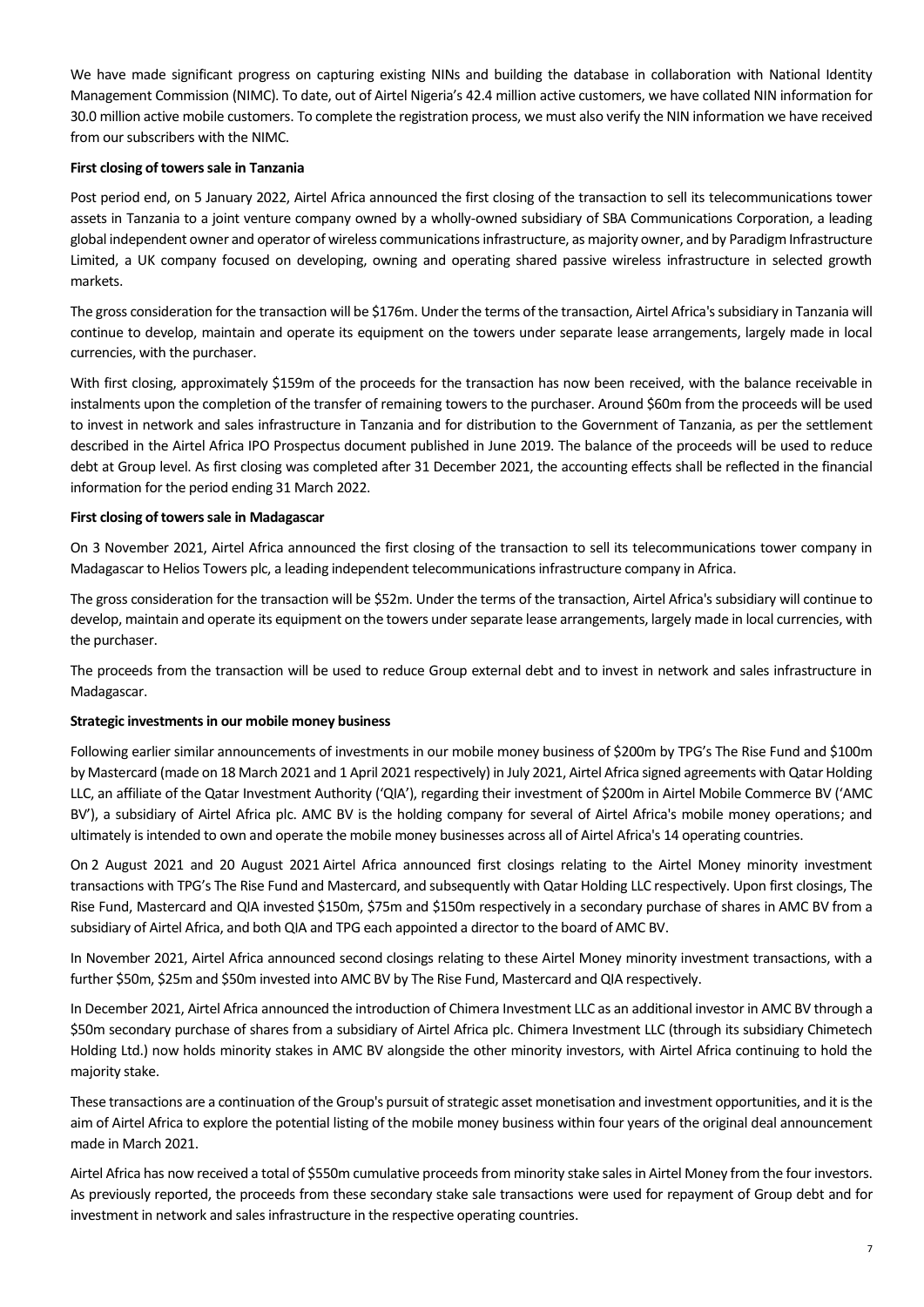#### **Airtel Money partnership in East Africa with Flutterwave**

On 5 October 2021, Airtel Money announced a new partnership with leading African payments company, Flutterwave, to expand Airtel Money's services to businesses across East Africa. The partnership enables businesses integrating Flutterwave in Uganda, Tanzania, Zambia, Malawi, Kenya and Rwanda, to receive payments from Airtel Money customers, as well as make bulk payments into Airtel Money wallets thanks to Airtel Money's proprietary fintech platforms.

The new services will go live subject to regulatory approvals in the respective countries and will reach Airtel Money's 20 million customers based in East Africa.

### **Launch of sustainability strategy**

Within our Full Year Results announcement in May 2021, we highlighted that we would publish the measurable medium to long-term sustainability goals we set ourselves. In the first six months of this financial year, we identified the programmes needed, along with key milestones towards these goals. We also conducted a consultation progress with our stakeholders to gather feedback and further inform our sustainability strategy.

In October 2021, Airtel Africa launched an ambitious sustainability strategy that underpins our well-established corporate purpose of 'Transforming Lives.' The strategy demonstrates our commitment to developing the infrastructure and services that will drive both digital and financial inclusion for people across Africa and provides a framework to contribute to six of the United Nations' Sustainable Development Goals ('SDGs') where we believe we can have the biggest impact. These are SDG 4: Delivering quality education; SDG 5: Gender equality; SDG 8: Decent work and economic growth; SDG 9: Industry innovation and infrastructure; SDG 10: Reduced inequalities; and SDG 12: Responsible consumption and production.

The launch of our sustainability strategy builds upon the Group's sustainability framework, announced with the FY'21 results, with its four key pillars of 'Our business', 'Our people', 'Our communities' and 'Our environment', and the strong foundations of the work we are already doing at a Group level and across all our local operations. The new sustainability strategy covers every aspect of our business activities, and has environmental, social and governance criteria at its core.

The sustainability strategy includes nine goals and commitments, with corresponding programmes that address the business' material topics (identified through an extensive consultation at the beginning of the year) and enable the Group to continue delivering sustainable growth and uphold the best governance standards:

- **Data security goal:** Establish industry-leading data security for our customers; through investments in technology and expertise, updated processes and consumer awareness - with focus areas around confidentiality, integrity and availability.
- **Service quality goal**: Provide underserved communities with access to reliable networks and connectivity;through the rollout of new infrastructure and technology, improved fibre connectivity and capacity - with focus areas on service accessibility, delivery and reliability.
- **Supply chain goal:** Ensure all our suppliers are aligned with our sustainability agenda; through programmes to increase supplier disclosure and audit ESG performance - with focus areas on enhanced supplier due diligence and ongoing ESG compliance.
- **Commitments to our people:** with our ambition to provide rewarding employment opportunities and to achieve genuine diversity and inclusion at all levels across the business through four key commitments**:**
	- o Delivering equality in our workforce; through recruitment and programmes to provide training and advancement for everyone regardless of gender, nationality or disability;
	- o Providing best practice training and development; through upskilling and reskilling initiatives to ensure they can succeed in their future careers. And through supporting female entrepreneurs through training and increasing women's participation in the technology and engineering sectors;
	- o Providing the highest standards of health and safety for our employees and contractors; through the introduction of a best practice social and health and safety management system, improved policies and full compliance with all legislation and regulation; and,
	- o Maintaining the highest levels of employee engagement; through the introduction of additional channels that provide every one of our people with a voice.
- **Digital inclusion goal**: significantly improve digital Inclusion across Africa; by driving the penetration of mobile, smartphones and home broadband in rural areas through the provision of retail and support services.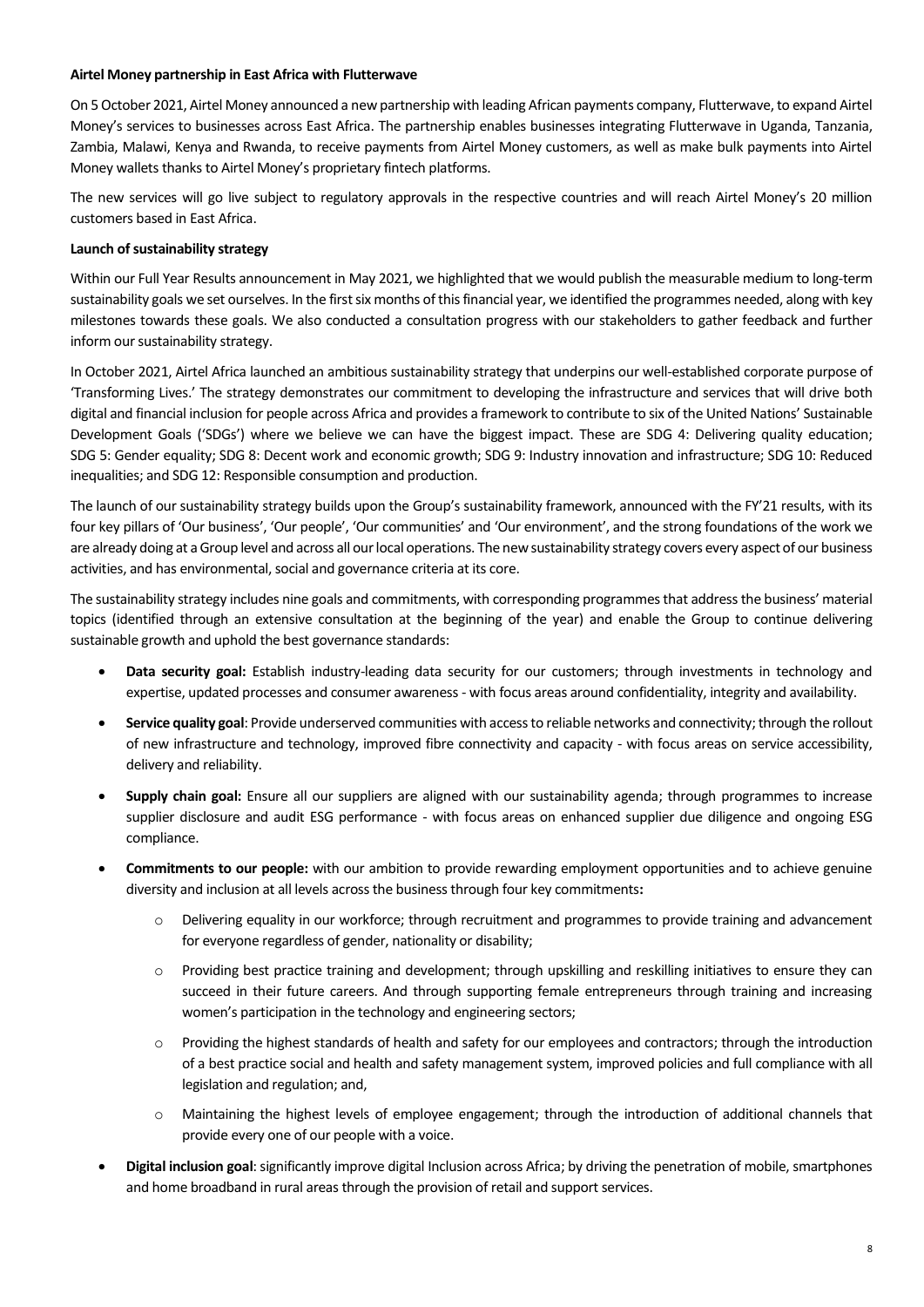- **Financial inclusion goal**: significantly increase financial inclusion in Africa, with particular support for women; through the development of affordable financial products to meet the needs of the un- and under-banked, a reliable service and financial confidence and literacy.
- **Access to education goal:** helping transform the lives of over one million children through improving access to education with programmes around connectivity, the provision of zero-rated education content under a five-year UNICEF partnership, connecting 1,400 schools to the internet by 2027, and the adoption and support of schools in all our markets.
- **Greenhouse gas emissions reduction goal:** Our ambition is to achieve net zero greenhouse gas ('GHG') emissions ahead of the 2050 deadline set out in the Paris Agreement. To do this we must fully identify, measure and reduce our GHG emissions which can only be achieved in partnership with our peers and the wider industry. We will establish and launch a sector leading and credible decarbonisation pathway in 2022, ahead of the publication of our first Sustainability Report. In January 2022, we have engaged with the Carbon Trust for their advice and assistance with several aspects of our Greenhouse gas emissions measurement, management and reporting.
- **Environmental stewardship:** Eliminate hazardous waste from our operations, significantly reduce our non-hazardous waste and minimise our water consumption; with programmes to replace damaging materials, expand recycling schemes and build employees' awareness around the protection of our natural resources.

## **Partnership with UNICEF**

On 1 November 2021, Airtel Africa and UNICEF announced a five-year pan-African partnership to help accelerate the roll-out of digital learning through connecting schools to the internet and ensuring free access to learning platforms across 13 countries. By providing equal access to quality digital learning, particularly for the most vulnerable children, the partnership will help to ensure that every child reaches their full potential.

Airtel Africa is the first African private sector partner to make a multimillion-dollar commitment to 'Reimagine Education', a global initiative launched by UNICEF in 2020 calling for public and private sector investment in digital learning as an essential service for every child and young person across the globe. This initiative aims to give children a chance to catch up on their learning needs amid the ongoing global pandemic.

Airtel Africa's financial and in-kind contribution for this partnership is \$57m over five years to 2027. The programme will call on technology and expertise, in addition to direct financial support to connect schools and communities to the internet and enable free access to online educational content for students. It will also provide vital data insights to inform UNICEF's work to scale-up digital learning and help ensure it is sustainable and meets students' needs across Africa.

The Airtel Africa and UNICEF pan-African partnership will benefit students in Chad, Congo, Democratic Republic of the Congo, Gabon, Kenya, Madagascar, Malawi, Niger, Nigeria, Rwanda, Tanzania, Uganda and Zambia.

## **Dividend policy**

In October 2021, the Board approved an upgrade to the progressive dividend policy as a result of continued strong business performance and significant progress made in reducing the leverage ratio. The new policy aims to grow the dividend annually by a mid to high-single digit percentage from a new base of 5 cents per share for FY 2022, with a continued focus to further strengthen the balance sheet. The Board declared an interim dividend of 2 cents per share (1.5 cents in H1'21) in line with this upgraded dividend policy, which was subsequently paid on or around 10 December 2021.

### **Covid update**

The Covid-19 pandemic contributed to a rapid acceleration of already existing macro trends across the countries where we operate, with people, businesses and governments seeking access to more and better connectivity and improved financial inclusion. These challenging times have shown that the telecoms industry is a key and essential service for these economies, allowing customers to work remotely, reduce their travel, keep connected and have access to affordable entertainment and financial services.

Covid-19 presented significant challenges to the business, particularly during the initial phase of the pandemic in Q1 last year, when mobile money and mobile services growth both slowed. However, the actions taken by the Board at that time enabled the continued execution of our strategy, including meeting increased customer demand for data, mobile money and mobile services.

Through multiple lockdowns and during times of national crisis our people have kept our distribution channels available and our networks fully operational. Our business partners have similarly continued to deliver their services despite numerous logistical challenges, and governments and regulators have continued to support the industry and helped facilitate our continued supportto the economies of the countries and the communities we serve.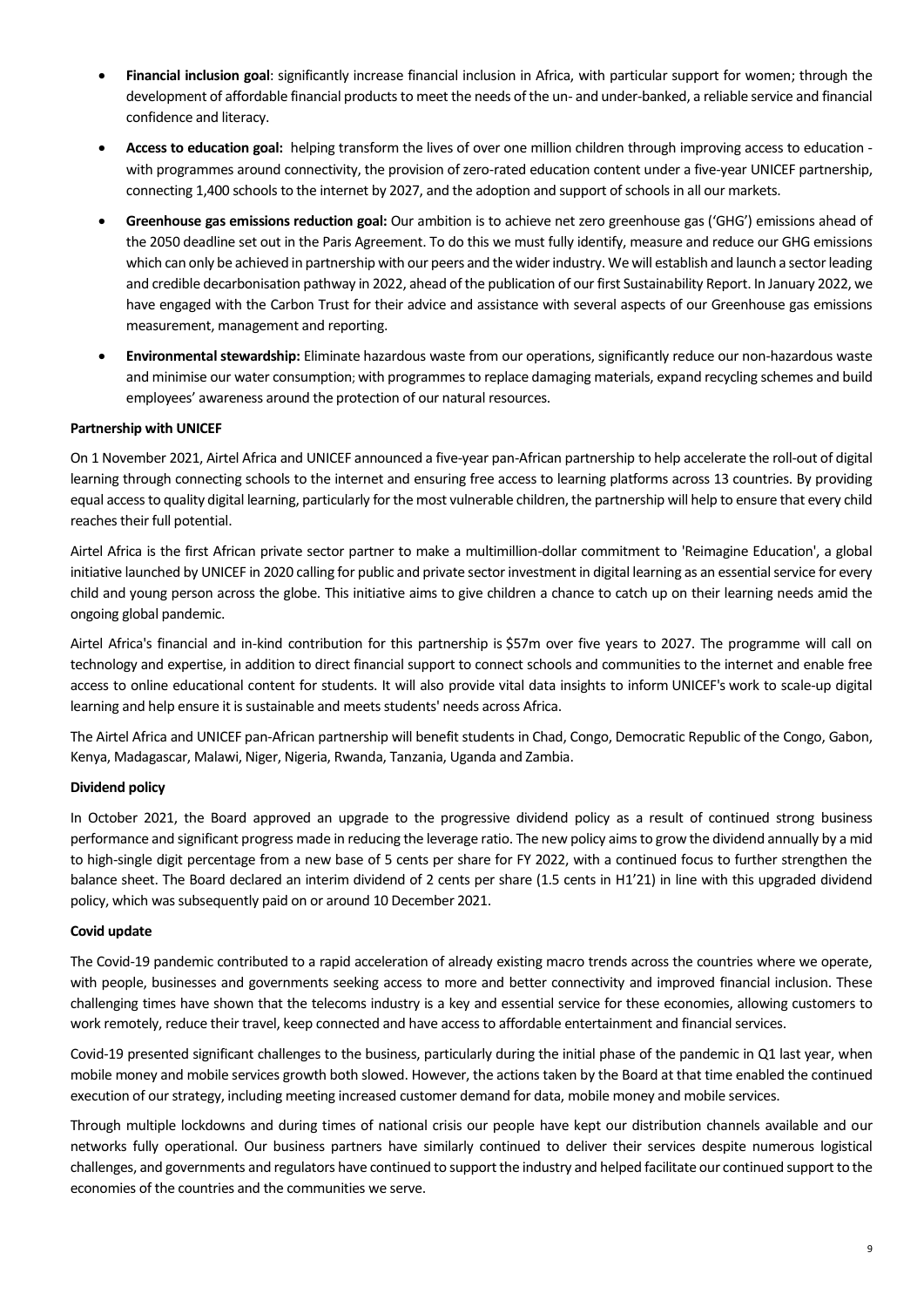Several times through the pandemic, the governments in the countries where we operate have acted swiftly to implement and enforce restrictions on the movement of people to prevent contagion. These swift actions, along with low population density and relatively youthful population demographics, less frequent travel, and local experience in dealing with contagious diseases, have resulted in generally lower infection rates in sub-Saharan Africa relative to some other regions. Around the world the vaccination effort is well under way, with a significant easing of social distancing rules and travel restrictions, although Africa lags most developed economies in attaining full vaccination cover.

Despite the resilience demonstrated by our business during the last two years, we are constantly monitoring how the situation is evolving to identify key risks and to put in place adequate mitigation plans to minimise any potential disruptions.

The Group will continue to focus on ensuring the safety of our employees, our outsourced partners and our customers; ensuring that our network and distribution channels remain fully operational and available; ensuring that our customers continue to have access to financial services and ensuring that at Group level we are in the right financial position to meet our financial obligations at all times.

### **New shareholding requirements in Kenya**

On 9 April 2021, the Minister for ICT in Kenya published an amendment to the National Information Communications and Technology (ICT) Policy Guidelines, 2020 (ICT Policy). The ICT Policy amendment will affect Airtel Africa's Kenya business as follows:

- Airtel Networks Kenya Limited, which currently holds an indefinite exemption from the Minister for ICT, dated 20 March 2013, has three years with effect from 9 April 2021 to comply with the requirement to have a 30% local shareholding.
- Airtel Money Kenya Limited, which holds a Content Service Provider Licence from the Communications Authority of Kenya, with effect from November 2020, has three years from the date of the licence to comply with the requirement to have a 30% local shareholding.

Under the amended ICT policy, a licensee may apply to the ICT Minister for an extension of time to comply with the requirement, or to obtain an exemption.

#### **Appointment of new CEO, and other Board appointments and changes**

On 29 April 2021, Airtel Africa announced that Olusegun 'Segun'Ogunsanya, managing director and chief executive officer Airtel Nigeria was to succeed Raghunath 'Raghu' Mandava, as managing director and chief executive officer following Raghu Mandava's informing the Board of his intention to retire. Segun Ogunsanya joined the Board of Airtel Africa plc with effect from 1 October 2021.

Segun Ogunsanya joined Airtel Africa in 2012 as managing director and chief executive officer Airtel Nigeria and has been responsible for the overall management of our operations in Nigeria, our largest market in Africa. Segun has more than 25 years' business management experience in banking, consumer goods and telecoms. Before joining Airtel in 2012, Segun held leadership roles at Coca-Cola in Ghana, Nigeria, and Kenya (as managing director and chief executive officer). He has also been the managing director of Nigerian Bottling Company Ltd (Coca-Cola Hellenic owned) and Group head of retail banking operations at Ecobank Transnational Inc, covering 28 countries in Africa. He is an electronics engineer and also a chartered accountant.

Raghu Mandava has retired as managing director and chief executive officer, as a director of Airtel Africa plc and as a member of the Market Disclosure Committee as of 30 September 2021. Following his cessation of employment at Airtel Africa, Mr. Mandava remains available to advise the Chairman, the Airtel Africa Board and the newly appointed managing director and chief executive officer for a nine-month period.

Jaideep Paul, chief financial officer, was appointed as an executive director and joined the Board of Airtel Africa plc with effect from 1 June 2021.

On 12 October 2021, Airtel Africa announced the appointment of Ms Tsega Gebreyes to the Board as an independent non-executive director, with immediate effect.

#### **New administrative office in Dubai**

Airtel Africa plc has opened a new office in Dubai, adding to its existing administrative office locations in Nairobi, London, Amsterdam and Delhi.

The executive committee of Airtel Africa plc now operates out of the new office, which provides for significantly improved connectivity and enhanced cooperation with our 14 operating markets across Africa and with our other administrative offices.

#### **Information on additional KPIs**

An investor relations pack with information on the additional KPIs and balance sheet is available to download on our website at [airtel.africa/investors.](https://airtel.africa/investors)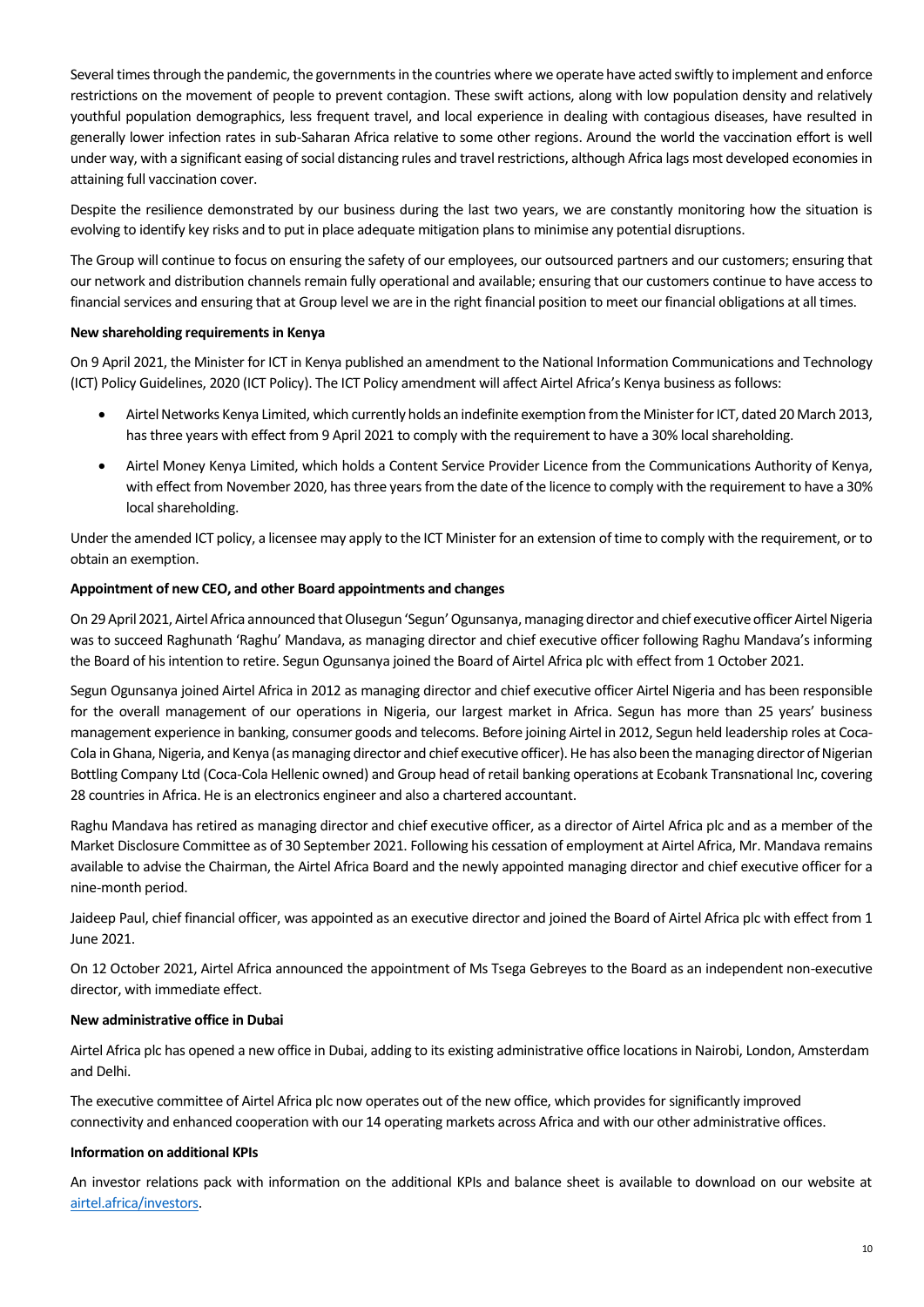# **Financial review for the nine-month period, ended 31 December 2021**

## **Nigeria**

|                                       |                    | Nine-month period ended |                          |                                  |                                  | <b>Quarter ended</b> |                          |                                  |                                  |
|---------------------------------------|--------------------|-------------------------|--------------------------|----------------------------------|----------------------------------|----------------------|--------------------------|----------------------------------|----------------------------------|
| <b>Description</b>                    | Unit of<br>measure | <b>Dec-21</b>           | <b>Dec-20</b>            | Reported<br>currency<br>change % | Constant<br>currency<br>change % | <b>Dec-21</b>        | <b>Dec-20</b>            | Reported<br>currency<br>change % | Constant<br>currency<br>change % |
| Summarised statement of<br>operations |                    |                         |                          |                                  |                                  |                      |                          |                                  |                                  |
| Revenue                               | \$m                | 1,370                   | 1,130                    | 21.3%                            | 29.0%                            | 476                  | 412                      | 15.5%                            | 23.3%                            |
| Voice revenue <sup>1</sup>            | \$m                | 717                     | 657                      | 9.1%                             | 16.0%                            | 246                  | 244                      | 0.9%                             | 7.6%                             |
| Data revenue                          | \$m                | 539                     | 397                      | 35.9%                            | 44.5%                            | 189                  | 140                      | 34.6%                            | 43.6%                            |
| Other revenue <sup>1</sup>            | \$m                | 115                     | 76                       | 51.5%                            | 61.1%                            | 41                   | 28                       | 48.0%                            | 57.9%                            |
| <b>Underlying EBITDA</b>              | \$m                | 758                     | 608                      | 24.7%                            | 32.6%                            | 266                  | 221                      | 20.1%                            | 28.1%                            |
| Underlying EBITDA margin              | %                  | 55.3%                   | 53.8%                    | 150 bps                          | 148 bps                          | 55.9%                | 53.8%                    | 212 bps                          | 212 bps                          |
| Depreciation and amortisation         | \$m                | (196)                   | (177)                    | 11.0%                            | 18.0%                            | (68)                 | (62)                     | 10.1%                            | 17.7%                            |
| <b>Exceptional item</b>               | \$m                | $\qquad \qquad -$       | $\overline{\phantom{a}}$ | 0.0%                             | 0.0%                             |                      | $\overline{\phantom{a}}$ | 0.0%                             | 0.0%                             |
| <b>Operating profit</b>               | \$m                | 562                     | 431                      | 30.4%                            | 38.6%                            | 198                  | 159                      | 24.0%                            | 32.2%                            |
| Capex                                 | \$m                | 182                     | 178                      | 2.2%                             | 2.2%                             | 78                   | 81                       | (3.8%)                           | (3.8%)                           |
| Operating free cash flow              | \$m                | 576                     | 430                      | 34.0%                            | 46.2%                            | 188                  | 140                      | 33.9%                            | 47.9%                            |
| <b>Operating KPIs</b>                 |                    |                         |                          |                                  |                                  |                      |                          |                                  |                                  |
| ARPU                                  | \$                 | 3.7                     | 2.9                      | 28.7%                            | 36.8%                            | 3.9                  | 3.0                      | 27.5%                            | 36.1%                            |
| Total customer base                   | million            | 42.4                    | 44.4                     | (4.7%)                           |                                  | 42.4                 | 44.4                     | (4.7%)                           |                                  |
| Data customer base                    | million            | 19.0                    | 18.8                     | 0.7%                             |                                  | 19.0                 | 18.8                     | 0.7%                             |                                  |

<sup>(1)</sup> Voice revenue includes inter-segment revenue of \$1m and other revenue includes inter-segment revenue of \$2m in the nine-month period ended 31 December 2021. Excluding inter-segment revenue, voice revenue was \$716m and other revenue was \$113m in the nine-month period ended 31 December 2021.

Revenue in reported currency grew by 21.3% while in constant currency revenue grew by 29.0%. The differential in growth rates is due to devaluation of the Nigerian naira by 6.3%. The constant currency revenue growth of 29.0% was driven by ARPU growth of 36.8%, to which voice contributed 13.4%, data contributed 18.7% and the balance came from other revenue.

Voice revenue grew by 16.0%, driven by an increase in voice usage per customer of 23.1% with voice ARPU growth of 23.0%. The yearon-year decline in the customer base of 2 million was due to the implementation of new "Know-Your-Customer" (KYC) requirements in Nigeria, which initially included a temporary halt to new customer activations. New activations have been permitted in regulatory approved outlets since the end of April 2021. The number of regulatory approved outlets expanded to over 9,800 on 31 December 2021. Accordingly, while year on year our Nigerian customer base has declined by 2 million, in Q3'22 we added 1.9 million customers.

Data revenue growth continued to be a key driver of growth in Nigeria, growing by 44.5% in constant currency, driven by the growth in data usage per customer to 4.0 GB per month (from 2.7 GB per month in the prior period). The expansion of our 4G network and increase in smartphone penetration supported this growth in data usage. Almost 90% of our total sites in Nigeria are now on 4G and there has been a 2% increase in smartphone penetration. This has resulted in data ARPU growth of 44.1%. Data revenue accounted for 39.4% of total revenue in Nigeria in the nine-month period to 31 December 2021, up by 4.2% from the previous period. InQ3'22, 43.4% of our data customer base were 4G users, contributing to 73.4% of total data usage. 4G data usage per customer reached 5.9 GB per month in Q3'22, from 4.8 GB per customer per month in Q3'21.

Other revenue grew by 61.1%, with the main contribution coming from the growth in value added services revenue, led by airtime credit services.

Underlying EBITDA was \$758m, an increase of 24.7% in reported currency and a constant currency growth of 32.6%. The underlying EBITDA margin was 55.3%, an increase of 150 basis points in reported currency and 148 basis points in constant currency as a result of improvements in operational efficiency. Operating free cash flow increased to \$576m, up by 46.2%, due to the expansion of underlying EBITDA.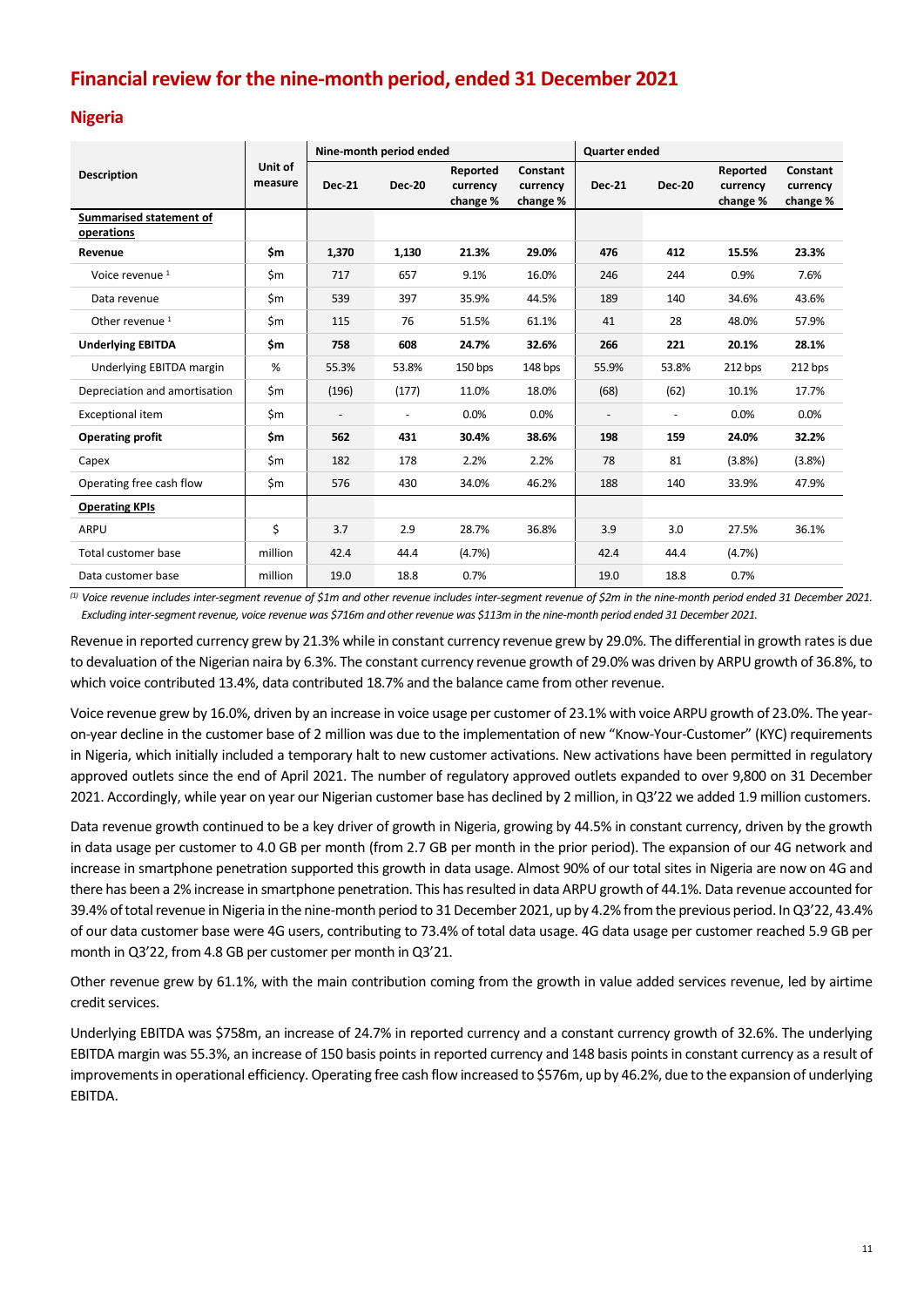## **East Africa**<sup>1</sup>

|                                       | Nine-month period ended |               |                |                                  | <b>Quarter ended</b>             |               |               |                                  |                                  |
|---------------------------------------|-------------------------|---------------|----------------|----------------------------------|----------------------------------|---------------|---------------|----------------------------------|----------------------------------|
| <b>Description</b>                    | Unit of<br>measure      | <b>Dec-21</b> | <b>Dec-20</b>  | Reported<br>currency<br>change % | Constant<br>currency<br>change % | <b>Dec-21</b> | <b>Dec-20</b> | Reported<br>currency<br>change % | Constant<br>currency<br>change % |
| Summarised statement of<br>operations |                         |               |                |                                  |                                  |               |               |                                  |                                  |
| Revenue <sup>2</sup>                  | \$m                     | 1,282         | 1,023          | 25.2%                            | 24.4%                            | 459           | 364           | 26.0%                            | 21.9%                            |
| Voice revenue <sup>3</sup>            | \$m                     | 586           | 486            | 20.6%                            | 20.2%                            | 210           | 174           | 20.5%                            | 17.3%                            |
| Data revenue                          | \$m                     | 339           | 262            | 29.4%                            | 28.5%                            | 121           | 88            | 38.5%                            | 34.0%                            |
| Mobile money revenue <sup>4</sup>     | \$m                     | 300           | 211            | 42.0%                            | 39.3%                            | 111           | 80            | 38.9%                            | 30.8%                            |
| Other revenue <sup>3</sup>            | \$m                     | 118           | 112            | 4.9%                             | 5.9%                             | 40            | 38            | 4.5%                             | 4.0%                             |
| <b>Underlying EBITDA</b>              | \$m                     | 630           | 463            | 36.2%                            | 34.4%                            | 233           | 170           | 37.0%                            | 31.4%                            |
| Underlying EBITDA margin              | %                       | 49.2%         | 45.2%          | 395 bps                          | 365 bps                          | 50.9%         | 46.8%         | 409 bps                          | 365 bps                          |
| Depreciation and amortisation         | \$m                     | (180)         | (164)          | 9.5%                             | 9.3%                             | (62)          | (58)          | 7.7%                             | 5.9%                             |
| Exceptional item                      | \$m                     |               | $\blacksquare$ | 0.0%                             | 0.0%                             |               | $\sim$        | 0.0%                             | 0.0%                             |
| Operating profit <sup>5</sup>         | \$m                     | 450           | 297            | 51.6%                            | 49.1%                            | 171           | 112           | 52.1%                            | 44.5%                            |
| Capex                                 | \$m                     | 160           | 168            | (4.8%)                           | (4.8%)                           | 76            | 87            | (12.3%)                          | (12.3%)                          |
| Operating free cash flow              | \$m                     | 470           | 295            | 59.5%                            | 57.5%                            | 157           | 83            | 88.3%                            | 77.4%                            |
| <b>Operating KPIs</b>                 |                         |               |                |                                  |                                  |               |               |                                  |                                  |
| ARPU                                  | \$                      | 2.5           | 2.3            | 12.1%                            | 11.4%                            | 2.7           | 2.3           | 14.3%                            | 10.5%                            |
| <b>Total customer base</b>            | million                 | 57.4          | 52.6           | 9.0%                             |                                  | 57.4          | 52.6          | 9.0%                             |                                  |
| Data customer base                    | million                 | 18.6          | 15.6           | 18.7%                            |                                  | 18.6          | 15.6          | 18.7%                            |                                  |
| Mobile money customer base            | million                 | 21.4          | 17.9           | 19.7%                            |                                  | 21.4          | 17.9          | 19.7%                            |                                  |

*(1) The East Africa business region includes Kenya, Malawi, Rwanda, Tanzania, Uganda and Zambia.*

*(2) Revenue includes intra-segment eliminations of \$62m for the nine-month period ended 31 December 2021 and \$48m for the prior period.* 

<sup>(3)</sup> Voice revenue includes inter-segment revenue of \$0.4m and other revenue includes inter-segment revenue of \$4m in the nine-month period ended 31 December 2021. *Excluding inter-segmentrevenue, voice revenue was \$586m and other revenue was \$114m in the nine-month period ended 31 December 2021.*

*(4) Mobile money revenue post intra-segment eliminations with mobile services was \$238m for the nine-month period ended 31 December 2021 and \$163m for the prior period.*

*(5) Operating profit includes CSR (Corporate social responsibility) expense of \$2m in the prior period.* 

Reported currency revenue in East Africa grew by 25.2% to \$1,282m with 24.4% growth in constant currency. Revenue growth was recorded across all service segments; In constant currency terms, voice revenue grew by 20.2%, data revenue by 28.5% and mobile money revenue by 39.3%. Reported currency revenue growth was slightly higher due to currency appreciation in the Ugandan shilling and the Zambian kwacha, partially offset by currency devaluation in the Malawian kwacha.

Voice revenue grew by 20.2%, supported by customer base growth of 9.0% and ARPU growth of 7.6%. The customer base growth was largely driven by expansion of both network coverage and the distribution network. Voice usage per customer increased to 350 minutes per customer per month, up by 5.5%, resulting in voice ARPU growth of 7.6%.

Data revenue grew by 28.5%, largely driven by data customer base growth of 18.7% and supported by data ARPU growth of 4.8%. The expansion of our 4G network infrastructure helped drive the growth in our data customer base. 32.4% of customers in East Africa are data users, out of a total customer base of 57.4 million. In East Africa, 84.1% of our sites are now on 4G, compared with 71.8% during the prior period. In Q3'22, 38% of data customers were 4G customers, contributing to 61.3% of total data usage. Data usage per customer reached 3.2 GB per customer per month, up by 20.8% from 2.6 GB per customer per month in the prior period. 4G data usage per customer grew by 4.1%, reaching 5.6 GB per customer per month in Q3.

Mobile money revenue grew by 39.3%, largely driven by growth in Zambia, Uganda and Malawi. This revenue growth was driven by customer base growth of 19.7% and mobile money ARPU growth of 15.8%, due largely to expansion of our distribution network. Transaction value per customer was \$183 per customer per month, up by 18.4% from \$152 per customer per month in prior period. This resulted in mobile money ARPU growth of 15.8%. Mobile money revenue accounted for 23.4% of total East Africa revenue, up from 20.7% in the prior period, an increase of 2.8 percentage points. The slowdown in mobile money revenue growth in Q3'22 was due to the implementation of additional levies by the Government of Tanzania on mobile money withdrawal and P2P transactions from July 2021, which were subsequently revised downwards in early September 2021.

Underlying EBITDA margin improved to 49.2%, an increase of 395 basis points in reported currency and 365 basis points in constant currency, as a result of strong revenue growth and improvementsin operating efficiency. Operating free cash flow increased to \$470m, up 57.5% due largely to the expansion of underlying EBITDA.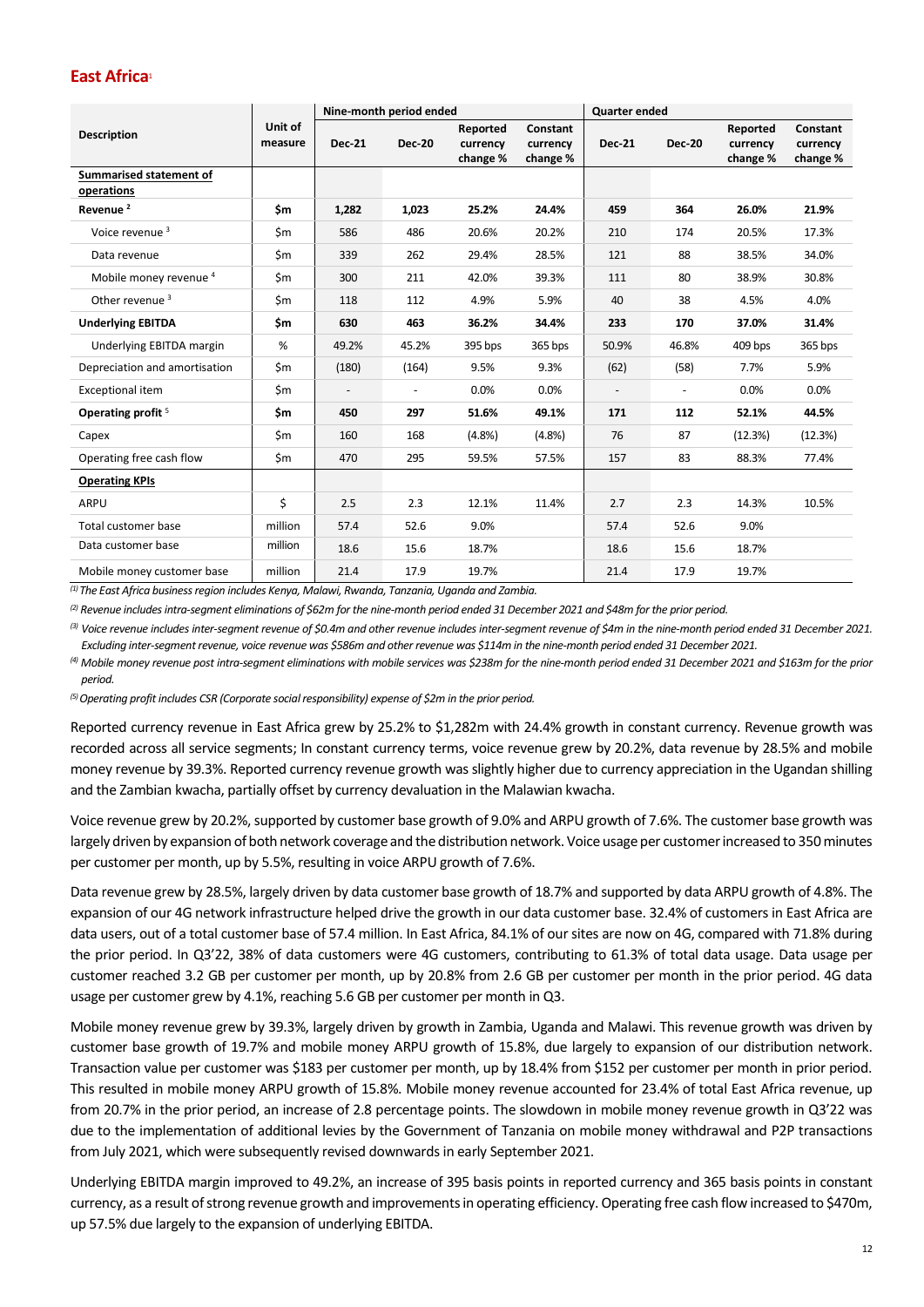# **Francophone Africa**<sup>1</sup>

|                                 |                    | Nine-month period ended |               |                      |                      | <b>Quarter ended</b>     |               |                      |                      |
|---------------------------------|--------------------|-------------------------|---------------|----------------------|----------------------|--------------------------|---------------|----------------------|----------------------|
| <b>Description</b>              | Unit of<br>measure | <b>Dec-21</b>           | <b>Dec-20</b> | Reported<br>currency | Constant<br>currency | <b>Dec-21</b>            | <b>Dec-20</b> | Reported<br>currency | Constant<br>currency |
|                                 |                    |                         |               | change %             | change %             |                          |               | change %             | change %             |
| Summarised statement of         |                    |                         |               |                      |                      |                          |               |                      |                      |
| operations                      |                    |                         |               |                      |                      |                          |               |                      |                      |
| Underlying revenue <sup>2</sup> | \$m                | 849                     | 704           | 20.5%                | 19.0%                | 288                      | 259           | 11.5%                | 13.5%                |
| Voice revenue <sup>3</sup>      | \$m                | 446                     | 397           | 12.3%                | 11.0%                | 152                      | 146           | 4.6%                 | 6.9%                 |
| Data revenue                    | \$m                | 249                     | 183           | 36.3%                | 34.2%                | 84                       | 66            | 28.6%                | 30.5%                |
| Mobile money revenue 4          | \$m                | 106                     | 79            | 33.4%                | 32.2%                | 37                       | 30            | 22.5%                | 25.4%                |
| Other revenue <sup>3</sup>      | \$m                | 79                      | 71            | 11.0%                | 9.3%                 | 26                       | 26            | (1.5%)               | $(1.0\%)$            |
| <b>Underlying EBITDA</b>        | \$m                | 346                     | 254           | 36.2%                | 34.8%                | 120                      | 108           | 10.9%                | 12.9%                |
| Underlying EBITDA margin        | %                  | 40.8%                   | 36.1%         | 471 bps              | 479 bps              | 41.5%                    | 41.7%         | $(20)$ bps           | $(25)$ bps           |
| Depreciation and amortisation   | \$m                | (156)                   | (155)         | 0.4%                 | (0.9%                | (51)                     | (57)          | (10.1%)              | (8.5%)               |
| Exceptional item                | \$m                |                         | 14            | $(100.0\%)$          | $(100.0\%)$          | $\overline{\phantom{a}}$ | 20            | $(100.0\%)$          | $(100.0\%)$          |
| Operating profit <sup>5</sup>   | \$m                | 190                     | 112           | 70.2%                | 106.9%               | 68                       | 71            | (3.9%)               | 57.6%                |
| Capex                           | \$m                | 83                      | 56            | 48.6%                | 48.6%                | 31                       | 20            | 57.1%                | 57.1%                |
| Operating free cash flow        | \$m                | 263                     | 198           | 32.8%                | 30.8%                | 89                       | 88            | 0.6%                 | 2.8%                 |
| <b>Operating KPIs</b>           |                    |                         |               |                      |                      |                          |               |                      |                      |
| <b>ARPU</b>                     | \$                 | 3.8                     | 3.8           | 0.5%                 | (0.8% )              | 3.7                      | 4.0           | (6.9%                | (5.2%)               |
| Total customer base             | million            | 26.0                    | 21.8          | 19.3%                |                      | 26.0                     | 21.8          | 19.3%                |                      |
| Data customer base              | million            | 7.6                     | 6.2           | 23.2%                |                      | 7.6                      | 6.2           | 23.2%                |                      |
| Mobile money customer base      | million            | 4.2                     | 3.6           | 19.1%                |                      | 4.2                      | 3.6           | 19.1%                |                      |

*(1) The Francophone Africa business region includes Chad, Democratic Republic of the Congo, Gabon, Madagascar, Niger, Republic of the Congo, and Seychelles.* 

<sup>(2)</sup> Underlying revenue includes intra-segment eliminations of \$32m for the nine-month period ended 31 December 2021 and \$27m for the prior period. It also excludes *one-time exceptional revenue of \$20m relating to a settlement in Niger in the nine-month and three-month periods ended 31 December 2020.*

<sup>(3)</sup> Voice revenue includes inter-segment revenue of \$1m in the nine-month period ended 31 December 2021. Excluding inter-segment revenue, voice revenue was \$445m *in the nine-month period ended 31 December 2021.*

*(4) Mobile money revenue post intra-segment eliminations with mobile services was \$74m in the nine-month period ended 31 December 2021 and \$53m in the prior period. (5) Operating profit includes CSR (Corporate Social Responsibility) expense of \$1m in nine-month period ended 31 December 2020.*

Revenue in reported currency grew by 20.5%. In constant currency, revenue growth was 19.0%, largely driven by growth in Democratic Republic of the Congo (DRC), Chad, Niger and Gabon. The reported currency revenue growth is higher than constant currency due to appreciation of the Central African franc (2.0%).

Voice revenue grew by 11.0% in constant currency, driven by customer base growth of 19.3% partially offset by ARPU decline of 7.4%. Customer base growth was largely driven by expansion of both network coverage and distribution infrastructure. ARPU decline of 7.4% was mainly due to reductions in international revenue and local incoming call revenues due to changes in interconnect rates in Gabon and Republic of the Congo.

Data revenue grew by 34.2% in constant currency, largely due to customer base growth of 23.2% and data ARPU growth of 2.0%. The expansion of both our 4G network (with 63.8% of total sites now on 4G) and our distribution infrastructure helped to drive our data customer base growth. The adoption of our "more for more" bundle offerings, up by 8.7% and contributing 93.3% of data revenue in Q3'22 helped us to grow data revenue by 34.2%. As on Q3'22, 44.5% of data customers are 4G customer which contributes to 64.7% of total data usage on 4G network. Data usage per customer was 2.4 GB per month in Q3'22 (up 20.3% from prior period) while 4G data usage per customer reached 4.4 GB per customer (up 2.7%).

Mobile money revenue grew by 32.2% in constant currency, driven by both customer base growth of 19.1% and mobile money ARPU growth of 6.4%. The expansion of our agents and exclusive distribution network helped us to grow the mobile money customer base. Transaction value per customer reached \$431 per month, up by 8.9%, driving mobile money ARPU growth of 6.4%.

The underlying EBITDA margin was 40.8% for the period, reflecting an improvement of 471 basis points in reported currency and 479 basis points in constant currency; driven by both revenue growth and increased efficiency in operating expenses. Operating free cash flow increased to \$263m, up 30.8%, due to the expansion in underlying EBITDA.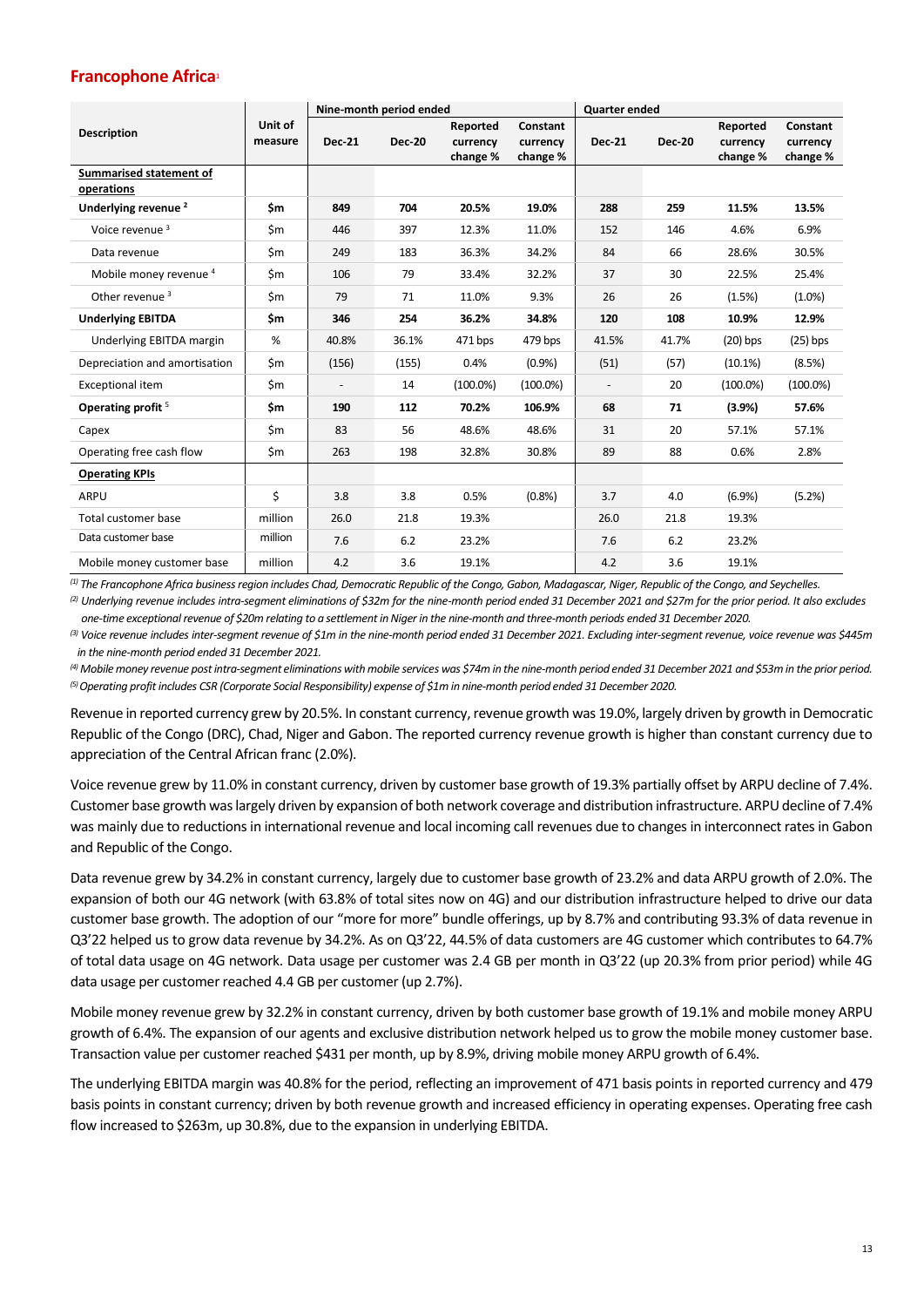## **Mobile services**

|                                       |                    | Nine-month period ended  |               |                                  |                                  | <b>Quarter ended</b>     |               |                                  |                                  |
|---------------------------------------|--------------------|--------------------------|---------------|----------------------------------|----------------------------------|--------------------------|---------------|----------------------------------|----------------------------------|
| <b>Description</b>                    | Unit of<br>measure | <b>Dec-21</b>            | <b>Dec-20</b> | Reported<br>currency<br>change % | Constant<br>currency<br>change % | <b>Dec-21</b>            | <b>Dec-20</b> | Reported<br>currency<br>change % | Constant<br>currency<br>change % |
| Summarised statement of<br>operations |                    |                          |               |                                  |                                  |                          |               |                                  |                                  |
| Underlying revenue <sup>1</sup>       | \$m                | 3,183                    | 2,637         | 20.7%                            | 23.3%                            | 1,107                    | 948           | 16.8%                            | 19.5%                            |
| <b>Underlying EBITDA</b>              | \$m                | 1,536                    | 1,183         | 29.8%                            | 33.3%                            | 546                      | 446           | 22.5%                            | 25.4%                            |
| Underlying EBITDA margin              | %                  | 48.3%                    | 44.9%         | 340 bps                          | 361 bps                          | 49.4%                    | 47.1%         | 229 bps                          | 231 bps                          |
| Depreciation and amortisation         | \$m                | (521)                    | (489)         | 6.5%                             | 8.4%                             | (178)                    | (175)         | 1.7%                             | 4.1%                             |
| Operating exceptional items           | \$m                | $\overline{\phantom{a}}$ | 14            | (100%)                           | $(100.0\%)$                      | $\overline{\phantom{a}}$ | 20            | $(100.0\%)$                      | $(100.0\%)$                      |
| Operating profit <sup>2</sup>         | \$m                | 1,015                    | 705           | 44.0%                            | 53.2%                            | 368                      | 291           | 26.4%                            | 43.0%                            |
| Capex                                 | \$m                | 405                      | 395           | 2.5%                             | 2.5%                             | 176                      | 184           | (4.5%)                           | (4.5%)                           |
| Operating free cash flow              | \$m                | 1,131                    | 788           | 43.5%                            | 49.5%                            | 370                      | 262           | 41.3%                            | 47.5%                            |
| <b>Operating KPIs</b>                 |                    |                          |               |                                  |                                  |                          |               |                                  |                                  |
| <b>Mobile voice</b>                   |                    |                          |               |                                  |                                  |                          |               |                                  |                                  |
| Voice revenue                         | \$m                | 1,746                    | 1,537         | 13.6%                            | 16.1%                            | 606                      | 565           | 7.4%                             | 9.9%                             |
| Customer base                         | million            | 125.8                    | 118.9         | 5.8%                             |                                  | 125.8                    | 118.9         | 5.8%                             |                                  |
| Voice ARPU                            | \$                 | 1.6                      | 1.5           | 6.6%                             | 8.9%                             | 1.6                      | 1.6           | 2.8%                             | 5.2%                             |
| Mobile data                           |                    |                          |               |                                  |                                  |                          |               |                                  |                                  |
| Data revenue                          | \$m                | 1,128                    | 842           | 34.0%                            | 37.2%                            | 395                      | 294           | 34.4%                            | 37.7%                            |
| Data customer base                    | million            | 45.1                     | 40.6          | 11.1%                            |                                  | 45.1                     | 40.6          | 11.1%                            |                                  |
| Data ARPU                             | \$                 | 2.9                      | 2.5           | 18.2%                            | 21.0%                            | 3.0                      | 2.4           | 21.7%                            | 24.6%                            |

*(1) Mobile service revenue after intersegment eliminations was \$3,179m in the nine-month period ended 31 December 2021 and \$2,634m in the prior period. Underlying revenue for Mobile service also excludes one-time exceptional revenue of \$20m relating to a settlement in Niger in the nine-month and three-month periods ended 31 December 2020.*

*(2) Operating profit includes \$1m CSR (Corporate Social Responsibility) expense for the period, and \$3m CSR expense in the prior period.*

Mobile services revenue in reported currency grew by 20.7%, with constant currency growth of 23.3%, driven by growth in both voice and data revenues.

Voice revenue grew by 16.1% in constant currency, driven by customer base growth of 5.8% and voice ARPU growth of 8.9%. The customer base growth was driven by expansion of our network and distribution infrastructure. Customer base growth was affected by the new NIN/SIM registration regulations in Nigeria; excluding Nigeria the customer base grew by 12.0%. In Nigeria, while on a year on year basis our customer base reduced by 2 million, in Q3'22 we added 1.9 million net new customers. Voice minutes per customer reached 256 minutes per month, an increase of 10.5%, resulting in voice ARPU growth of 8.9%. Total network minutes increased by 17.8%.

Data revenue continued as key driver of growth, growing by 37.2% in constant currency, supported by data customer base growth of 11.1% and data ARPU growth of 21.0%. Expansion of our 4G network infrastructure helped to drive growth in our data customer base. 82.8% of our Group sites are now operating on 4G, compared with 73.6% in the prior period. Data customer base penetration (percentage of the total customer base) reached 35.9%, an increase of 1.7 percentage points. Total data usage per customer reached 3.4 GB per month, up 32.1% from the 2.6 GB per customer per month of the prior period. In Q3'22, 4G data customers contributed to 41.4% of the total data customer base and 67.7% to total data usage on the network (up from 58.8% in prior period). The increase in 4G data customer penetration also helped to drive data ARPU growth.

Data revenue contribution reached 32.3% of total Group revenue in the nine-month period ended 31 December 2021, up from 29.5% in the prior period.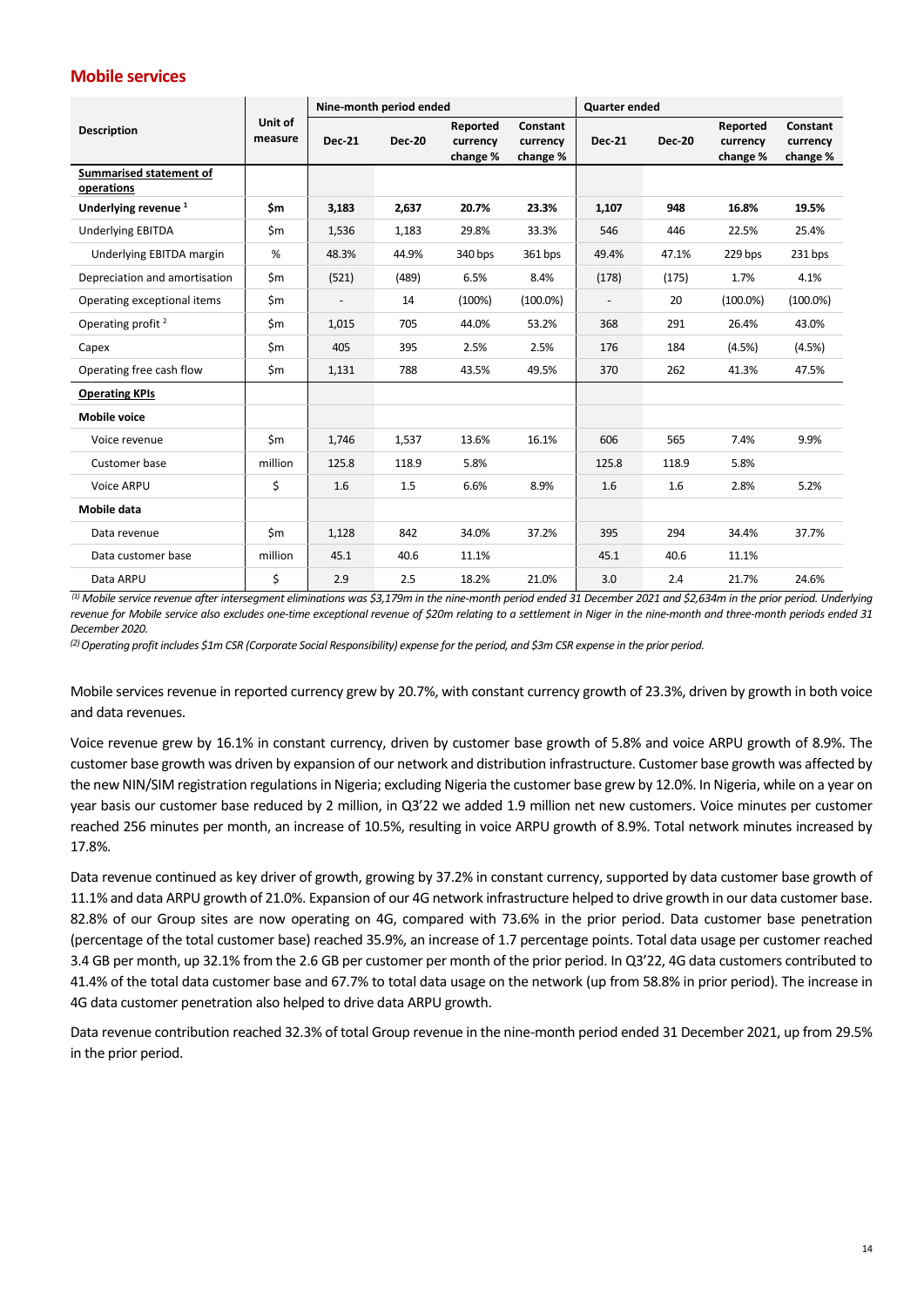## **Mobile money**

|                                       |                    | Nine-month period ended |                |                                  |                                  | Quarter ended |               |                                  |                                  |
|---------------------------------------|--------------------|-------------------------|----------------|----------------------------------|----------------------------------|---------------|---------------|----------------------------------|----------------------------------|
| <b>Description</b>                    | Unit of<br>measure | <b>Dec-21</b>           | <b>Dec-20</b>  | Reported<br>currency<br>change % | Constant<br>currency<br>change % | <b>Dec-21</b> | <b>Dec-20</b> | Reported<br>currency<br>change % | Constant<br>currency<br>change % |
| Summarised statement of<br>operations |                    |                         |                |                                  |                                  |               |               |                                  |                                  |
| Revenue <sup>1</sup>                  | \$m                | 406                     | 291            | 39.6%                            | 37.2%                            | 148           | 110           | 34.4%                            | 29.2%                            |
| <b>Underlying EBITDA</b>              | \$m                | 198                     | 142            | 39.8%                            | 36.6%                            | 72            | 54            | 34.6%                            | 28.8%                            |
| Underlying EBITDA margin              | %                  | 48.7%                   | 48.7%          | 7 bps                            | $(22)$ bps                       | 48.8%         | 48.7%         | 10 bps                           | $(17)$ bps                       |
| Depreciation and amortisation         | \$m                | (10)                    | (7)            | 56.9%                            | 52.5%                            | (4)           | (2)           | 130.1%                           | 121.5%                           |
| Operating profit                      | \$m                | 188                     | 135            | 38.9%                            | 35.8%                            | 68            | 52            | 31.5%                            | 25.8%                            |
| Capex                                 | \$m                | 20                      | $\overline{7}$ | 195.7%                           | 195.7%                           | 9             | 3             | 188.4%                           | 188.4%                           |
| Operating free cash flow              | \$m                | 178                     | 135            | 31.8%                            | 28.4%                            | 63            | 51            | 23.8%                            | 18.2%                            |
| <b>Operating KPIs</b>                 |                    |                         |                |                                  |                                  |               |               |                                  |                                  |
| Mobile money key KPIs                 |                    |                         |                |                                  |                                  |               |               |                                  |                                  |
| <b>Transaction value</b>              | \$m                | 47,644                  | 33,471         | 42.3%                            | 40.0%                            | 17,182        | 12,799        | 34.2%                            | 28.7%                            |
| Active customers                      | million            | 25.7                    | 21.5           | 19.6%                            |                                  | 25.7          | 21.5          | 19.6%                            |                                  |
| Mobile money ARPU                     | \$                 | 1.9                     | 1.7            | 15.4%                            | 13.5%                            | 2.0           | 1.8           | 12.4%                            | 8.1%                             |

*(1) Mobile money service revenue post inter-segment eliminations with mobile services was \$312m in the nine-month period ended 31 December 2021 and \$216m in the prior period.*

Mobile money revenue in reported currency grew by 39.6% to \$406m, with constant currency growth of 37.2%. The slowdown in mobile money revenue growth from Q2'22 was due to the implementation of additional levies by the Government of Tanzania on mobile money withdrawal and P2P transactions from July 2021, which were subsequently revised downwards in early September 2021. Constant currency revenue growth of 37.2% was driven by customer base growth of 19.6% and ARPU growth of 13.5%. Growth in the mobile money customer base was due to expansion of our distribution network, particularly as we continued to expand our exclusive channel of Airtel money branches and kiosks. We continue to expand our mobile money footprint through partnerships with leading financial institutions, and the expansion of our merchant ecosystem further strengthened our mobile money propositions. The mobile money ARPU growth of 13.5% in constant currency was led by growth in the transaction value per customer by 15.8%, reaching \$224 per month. The Q3'22 annualised transaction value reached \$65bn in constant currency, with mobile money revenue contributing 11.6% of total revenue in Q3'22.

The mobile money customer base grew by 19.6% to 25.7 million on 31 December 2021. Mobile money customer base penetration (percentage of the total customer base) reached 20.4%, an increase of 2.4 percentage points. Mobile money ARPU grew by 13.5%, largely driven by an increase in transaction values and higher contributions from cash transactions, merchant payments, P2P transfers and mobile service recharges through Airtel Money.

Underlying EBITDA grew by 39.8% to \$198min reported currency, while in constant currency growth was 36.6%. The underlying EBITDA margin was 48.7%, broadly in line with the prior year.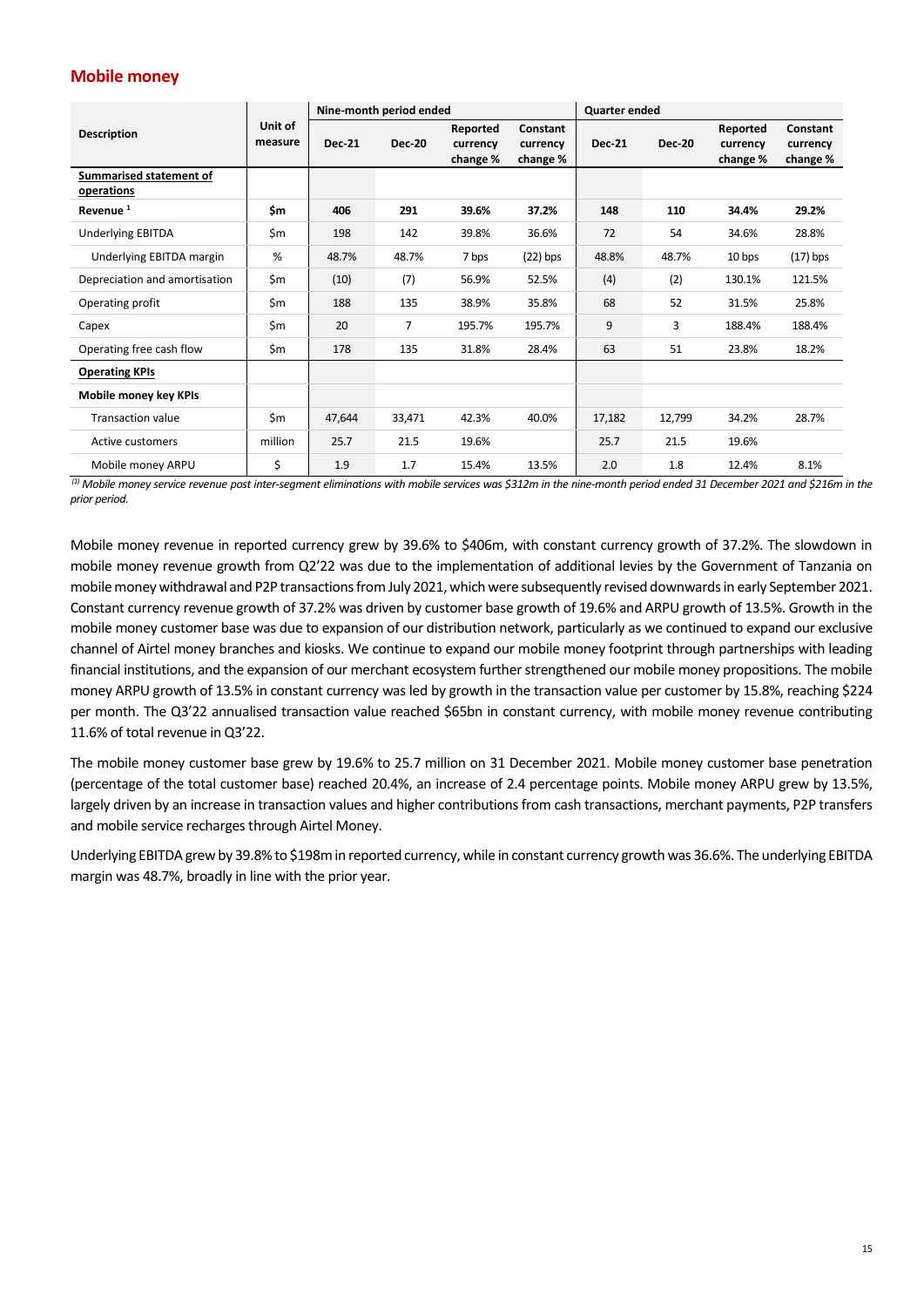# **Forward looking statements**

This document contains certain forward-looking statements regarding our intentions, beliefs or current expectations concerning, amongst other things, our results of operations, financial condition, liquidity, prospects, growth, strategies and the economic and business circumstances occurring from time to time in the countries and markets in which the Group operates.

These statements are often, but not always, made through the use of words or phrases such as "believe," "anticipate," "could," "may," "would," "should," "intend," "plan," "potential," "predict," "will," "expect," "estimate," "project," "positioned," "strategy," "outlook", "target" and similar expressions.

It is believed that the expectations reflected in this document are reasonable, but they may be affected by a wide range of variables that could cause actual results to differ materially from those currently anticipated.

All such forward-looking statements involve estimates and assumptions that are subject to risks, uncertainties and other factors that could cause actual future financial condition, performance and results to differ materially from the plans, goals, expectations and results expressed in the forward-looking statements and other financial and/or statistical data within this communication.

Among the key factors that could cause actual results to differ materially from those projected in the forward-looking statements are uncertainties related to the following: the impact of competition from illicit trade; the impact of adverse domestic or international legislation and regulation; changes in domestic or international tax laws and rates; adverse litigation and dispute outcomes and the effect of such outcomes on Airtel Africa's financial condition; changes or differences in domestic or international economic or political conditions; the ability to obtain price increases and the impact of price increases on consumer affordability thresholds; adverse decisions by domestic or international regulatory bodies; the impact of market size reduction and consumer down-trading; translational and transactional foreign exchange rate exposure; the impact of serious injury, illness or death in the workplace; the ability to maintain credit ratings; the ability to develop, produce or market new alternative products and to do so profitably; the ability to effectively implement strategic initiatives and actions taken to increase sales growth; the ability to enhance cash generation and pay dividends and changes in the market position, businesses, financial condition, results of operations or prospects of Airtel Africa.

Past performance is no guide to future performance and persons needing advice should consult an independent financial adviser. The forward-looking statements contained in this document reflect the knowledge and information available to Airtel Africa at the date of preparation of this document and Airtel Africa undertakes no obligation to update or revise these forward-looking statements, whether as a result of new information, future events or otherwise. Readers are cautioned not to place undue reliance on such forward-looking statements.

No statement in this communication is intended to be, nor should be construed as, a profit forecast or a profit estimate and no statement in this communication should be interpreted to mean that earnings per share of Airtel Africa plc for the current or any future financial periods would necessarily match, exceed or be lower than the historical published earnings per share of Airtel Africa plc.

Financial data included in this document are presented in US dollars rounded to the nearest million. Therefore, discrepancies in the tables between totals and the sums of the amounts listed may occur due to such rounding. The percentages included in the tables throughout the document are based on numbers calculated to the nearest \$1,000 and therefore minor rounding differences may result in the tables. Growth metrics are provided on a constant currency basis unless otherwise stated. The Group has presented certain financial information on a constant currency basis. This is calculated by translating the results for the current financial year and prior financial year at a fixed 'constant currency' exchange rate, which is done to measure the organic performance of the Group. Growth rates for our reporting regions and service segments are provided in constant currency as this better represents the underlying performance of the business.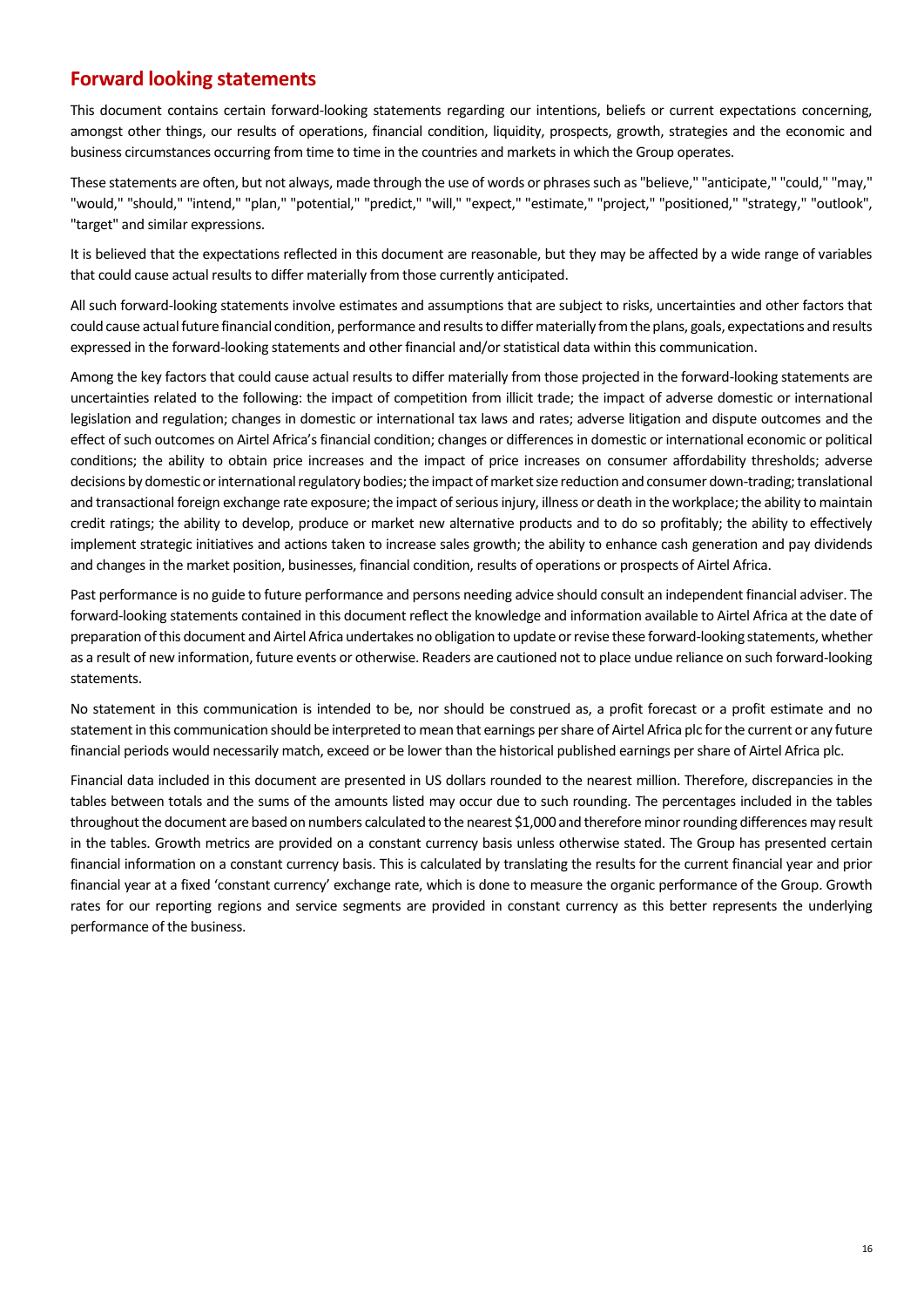# **Alternative performance measures (APMs)**

### **Introduction**

In the reporting of financial information, the directors have adopted various APMs. These measures are not defined by International Financial Reporting Standards (IFRS) and therefore may not be directly comparable with other companies APMs, including those in the Group's industry.

APMs should be considered in addition to, and are not intended to be a substitute for, or superior to, IFRS measurements.

#### **Purpose**

The directors believe that these APMs assist in providing additional useful information on the underlying trends, performance and position of the Group.

APMs are also used to enhance the comparability of information between reporting periods and geographical units (such as like-forlike sales), by adjusting for non-recurring or uncontrollable factors which affect IFRS measures, to aid users in understanding the Group's performance. Consequently, APMs are used by the directors and management for performance analysis, planning, reporting and incentive-setting purposes.

The directors believe the following metrics to be the APMs used by the Group to help evaluate growth trends, establish budgets and assess operational performance and efficiencies. These measures provide an enhanced understanding of the Group's results and related trends, therefore increasing transparency and clarity into the core results of the business.

The following metrics are useful in evaluating the Group's operating performance:

|                           | <b>APM</b>               | <b>Closest</b><br>equivalent IFRS<br>measure | Adjustment to reconcile to<br><b>IFRS measure</b> | <b>Definition and purpose</b>                                                                                                                                                                                                                                                                                                                                                                                                                                                                                             |
|---------------------------|--------------------------|----------------------------------------------|---------------------------------------------------|---------------------------------------------------------------------------------------------------------------------------------------------------------------------------------------------------------------------------------------------------------------------------------------------------------------------------------------------------------------------------------------------------------------------------------------------------------------------------------------------------------------------------|
|                           |                          |                                              |                                                   | The Group defines underlying revenue as revenue for the period adjusted for<br>exceptional items.                                                                                                                                                                                                                                                                                                                                                                                                                         |
|                           |                          | Revenue                                      |                                                   | The Directors view underlying revenue to be a meaningful measure to analyse<br>the Group's revenue, excluding exception items.                                                                                                                                                                                                                                                                                                                                                                                            |
| <b>Underlying Revenue</b> |                          |                                              | <b>Exceptional Item</b>                           | Exceptional items are additional specific items that because of their size,<br>nature or incidence in the results, are considered to hinder comparison of the<br>Group's performance on a period to period basis and could distort the<br>understanding of our performance for the period and the comparability<br>between periods and hence are adjusted to arrive at underlying revenue.                                                                                                                                |
|                           |                          | Operating profit                             |                                                   | The Group defines underlying EBITDA as operating profit/(loss) for the period<br>before depreciation and amortisation, charity and donation and adjusted for<br>exceptional items.                                                                                                                                                                                                                                                                                                                                        |
|                           |                          |                                              |                                                   | The Group defines underlying EBITDA margin as underlying EBITDA divided by<br>underlying revenue.                                                                                                                                                                                                                                                                                                                                                                                                                         |
|                           | <b>Underlying EBITDA</b> |                                              | Depreciation and<br>amortisation                  | Underlying EBITDA and margin are measures used by the directors to assess<br>the trading performance of the business and are therefore the measure of<br>segment profit that the Group presents under IFRS. Underlying EBITDA and<br>margin are also presented on a consolidated basis because the directors<br>believe it is important to consider profitability on a basis consistent with that<br>of the Group's operating segments. When presented on a consolidated basis,<br>underlying EBITDA and margin are APMs. |
|                           | and margin               |                                              | Charity and donation<br><b>Exceptional items</b>  | Depreciation and amortisation is a non-cash item which fluctuates depending<br>on the timing of capital investment and useful economic life. Directors believe<br>that a measure which removes this volatility improves comparability of the<br>Group's results period on period and hence is adjusted to arrive at underlying<br>EBITDA and margin.                                                                                                                                                                      |
|                           |                          |                                              |                                                   | Charity and donations are not related to the trading performance of the Group<br>and hence adjusted to arrive at underlying EBITDA and margin.                                                                                                                                                                                                                                                                                                                                                                            |
|                           |                          |                                              |                                                   | Exceptional items are additional specific items that because of their size,<br>nature or incidence in the results, are considered to hinder comparison of the<br>Group's performance on a period-to-period basis and could distort the<br>understanding of our performance for the period and the comparability<br>between periods and hence are adjusted to arrive at underlying EBITDA and<br>margin.                                                                                                                   |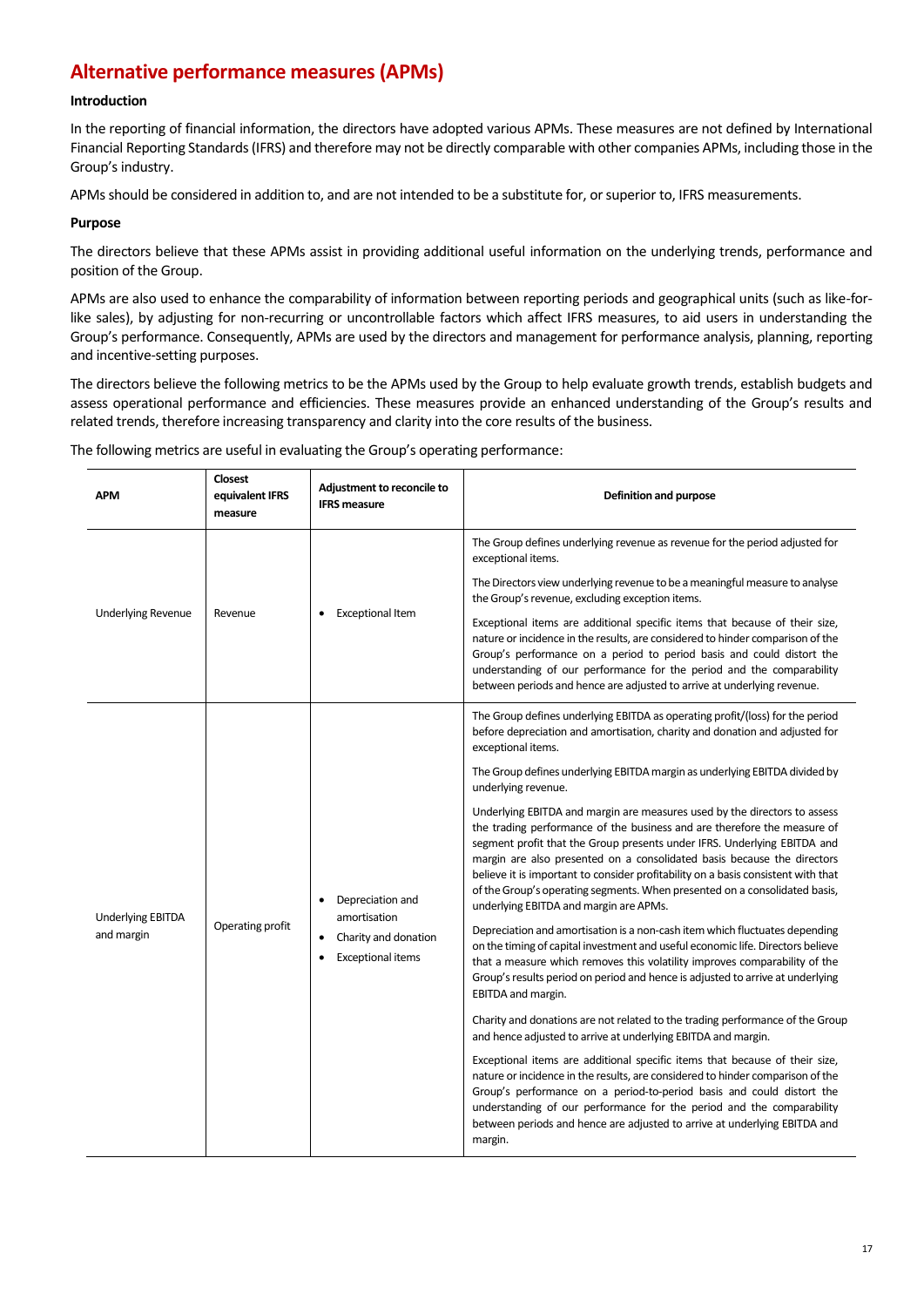| <b>APM</b>                               | <b>Closest</b><br>equivalent IFRS<br>measure   | Adjustment to reconcile to<br><b>IFRS</b> measure                                                                                                                                                     | <b>Definition and purpose</b>                                                                                                                                                                                                                                                                                                                                                                                                                                   |
|------------------------------------------|------------------------------------------------|-------------------------------------------------------------------------------------------------------------------------------------------------------------------------------------------------------|-----------------------------------------------------------------------------------------------------------------------------------------------------------------------------------------------------------------------------------------------------------------------------------------------------------------------------------------------------------------------------------------------------------------------------------------------------------------|
|                                          |                                                |                                                                                                                                                                                                       | The Group defines underlying profit/(loss) before tax as profit/(loss) before tax<br>adjusted for exceptional items.                                                                                                                                                                                                                                                                                                                                            |
| Underlying profit /<br>(loss) before tax | Profit / (loss)<br>before tax                  |                                                                                                                                                                                                       | The directors view underlying profit/(loss) before tax to be a meaningful<br>measure to analyse the Group's profitability.                                                                                                                                                                                                                                                                                                                                      |
|                                          |                                                | <b>Exceptional items</b>                                                                                                                                                                              | Exceptional items are additional specific items that because of their size, nature<br>or incidence in the results, are considered to hinder comparison of the Group's<br>performance on a period-to-period basis and could distort the understanding of<br>our performance for the period and the comparability between periods and<br>hence are adjusted to arrive at underlying profit/(loss) before tax.                                                     |
|                                          | Reported tax rate                              |                                                                                                                                                                                                       | The Group defines effective tax rate as reported tax rate (reported tax charge<br>divided by reported profit before tax) adjusted for exceptional items, foreign<br>exchange rate movements and one-off tax items of prior period adjustment, tax<br>settlements and impact of permanent differences on tax.                                                                                                                                                    |
|                                          |                                                |                                                                                                                                                                                                       | This provides an indication of the current on-going tax rate across the Group.                                                                                                                                                                                                                                                                                                                                                                                  |
| Effective tax rate                       |                                                | <b>Exceptional items</b><br>Foreign exchange rate<br>movements<br>One-off tax impact of                                                                                                               | Exceptional items are additional specific items that because of their size, nature<br>or incidence in the results, are considered to hinder comparison of the Group's<br>performance on a period-to-period basis and could distort the understanding of<br>our performance for the period and the comparability between periods and<br>hence are adjusted to arrive at effective tax rate.                                                                      |
|                                          |                                                | prior period, tax<br>litigation settlement and<br>impact of tax on<br>permanent differences                                                                                                           | Foreign exchange rate movements are specific items that are non-tax<br>deductible in a few of the entities which are loss making and where DTA is not<br>yet triggered and hence are considered to hinder comparison of the Group's<br>effective tax rate on a period-to-period basis and therefore excluded to arrive at<br>effective tax rate.                                                                                                                |
|                                          |                                                |                                                                                                                                                                                                       | One-off tax impact on account of prior period adjustment, any tax litigation<br>settlement and tax impact on permanent differences are additional specific<br>items that because of their size and frequency in the results, are considered to<br>hinder comparison of the Group's effective tax rate on a period-to-period basis.                                                                                                                              |
|                                          | Profit/(loss) for<br>the period                |                                                                                                                                                                                                       | The Group defines underlying profit/(loss) after tax as profit/(loss) for the period<br>adjusted for exceptional items.                                                                                                                                                                                                                                                                                                                                         |
| Underlying                               |                                                |                                                                                                                                                                                                       | The directors view underlying profit/(loss) after tax to be a meaningful measure<br>to analyse the Group's profitability.                                                                                                                                                                                                                                                                                                                                       |
| profit/(loss) after tax                  |                                                | <b>Exceptional items</b>                                                                                                                                                                              | Exceptional items are additional specific items that because of their size, nature<br>or incidence in the results, are considered to hinder comparison of the Group's<br>performance on a period-to-period basis and could distort the understanding of<br>our performance for the period and the comparability between periods and<br>hence are adjusted to arrive at underlying profit/(loss) after tax.                                                      |
|                                          |                                                |                                                                                                                                                                                                       | The Group defines earnings per share before exceptional items as profit/(loss)<br>for the period before exceptional items attributable to owners of the company<br>divided by the weighted average number of ordinary shares in issue during the<br>financial period.                                                                                                                                                                                           |
| Earnings per share                       |                                                |                                                                                                                                                                                                       | This measure reflects the earnings per share before exceptional items for each<br>share unit of the company.                                                                                                                                                                                                                                                                                                                                                    |
| before exceptional<br>items              | EPS                                            | <b>Exceptional items</b>                                                                                                                                                                              | Exceptional items are additional specific items that because of their size, nature<br>or incidence in the results, are considered to hinder comparison of the Group's<br>performance on a period-to-period basis and could distort the understanding of<br>our performance for the period and the comparability between periods and<br>hence are adjusted to arrive at earnings for the purpose of earnings per share<br>before exceptional items.              |
| Operating free cash<br>flow              | Cash generated<br>from operating<br>activities | Income tax paid<br>٠<br>Changes in working<br>capital<br>Other non-cash items<br>٠<br>Non-operating income<br>٠<br>Charity and donation<br>٠<br><b>Exceptional items</b><br>٠<br>Capital expenditures | The Group defines operating free cash flow as net cash generated from<br>operating activities before income tax paid, changes in working capital, other<br>non-cash items, non-operating income, charity and donation and exceptional<br>items, less capital expenditures. The Group views operating free cash flow as a<br>key liquidity measure, as it indicates the cash available to pay dividends, repay<br>debt or make further investments in the Group. |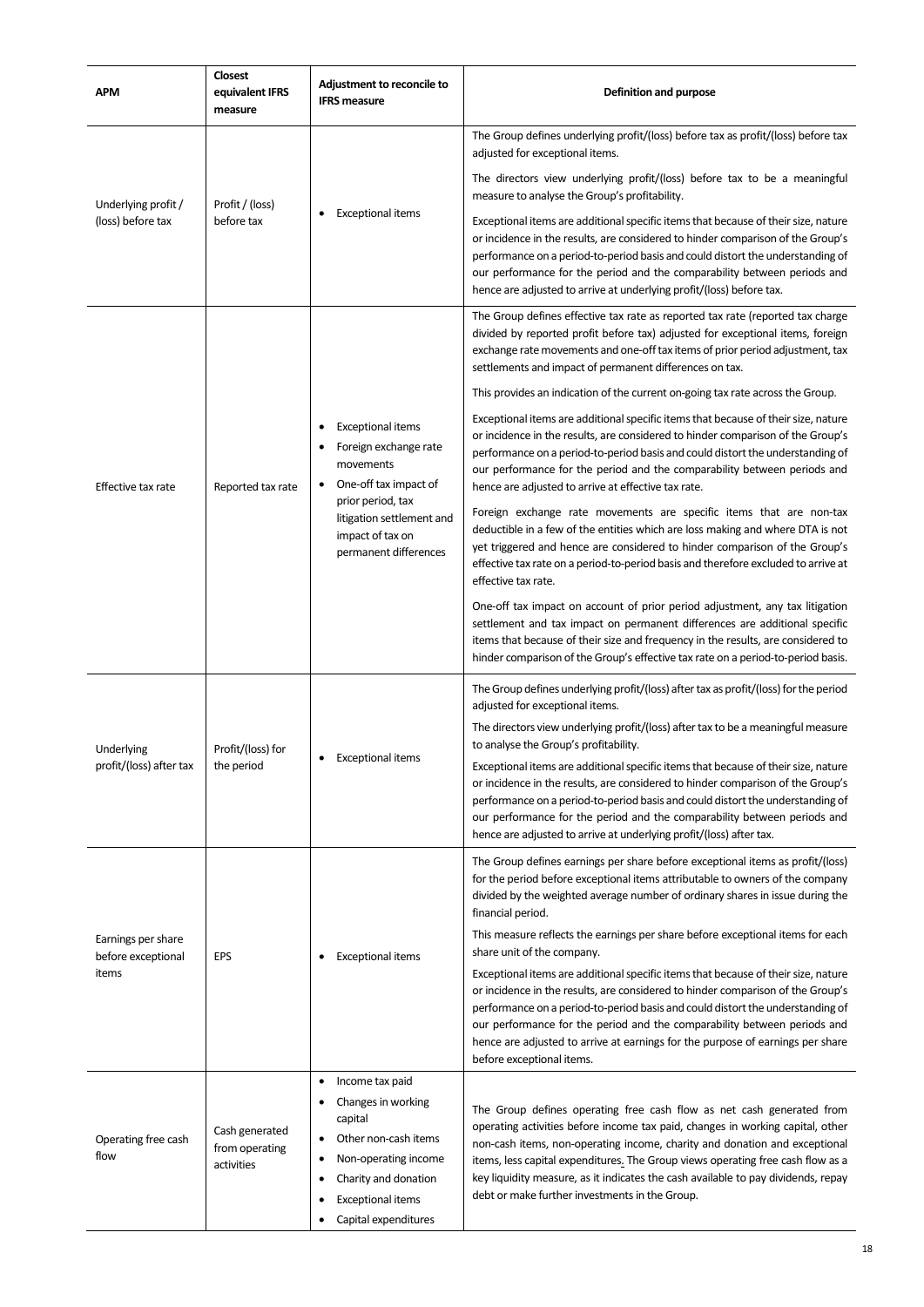| APM                            | <b>Closest</b><br>equivalent IFRS<br>measure | Adjustment to reconcile to<br><b>IFRS</b> measure                                                                                                                                                                       | Definition and purpose                                                                                                                                                                                                                                                                                                                                                                                                                                                                                                                                                                                                                                                                                                                                                                                                                                                                                                                                                                                                                                                                                                                                                                                                                                                        |
|--------------------------------|----------------------------------------------|-------------------------------------------------------------------------------------------------------------------------------------------------------------------------------------------------------------------------|-------------------------------------------------------------------------------------------------------------------------------------------------------------------------------------------------------------------------------------------------------------------------------------------------------------------------------------------------------------------------------------------------------------------------------------------------------------------------------------------------------------------------------------------------------------------------------------------------------------------------------------------------------------------------------------------------------------------------------------------------------------------------------------------------------------------------------------------------------------------------------------------------------------------------------------------------------------------------------------------------------------------------------------------------------------------------------------------------------------------------------------------------------------------------------------------------------------------------------------------------------------------------------|
| Net debt and<br>leverage ratio | No direct<br>equivalent                      | Borrowing<br>٠<br>Lease liabilities<br>Cash and cash<br>equivalent<br>Term deposits with<br>banks<br>Deposits given against<br>borrowings/non-<br>derivative financial<br>instruments<br>Fair value hedges<br>$\bullet$ | The Group defines net debt as borrowings including lease liabilities less cash and<br>cash equivalents, term deposits with banks, deposits given against<br>borrowings/non-derivative financial instruments, processing costs related to<br>borrowings and fair value hedge adjustments.<br>The Group defines leverage ratio as net debt divided by underlying EBITDA.<br>The directors view net debt and the leverage ratio to be meaningful measures<br>to monitor the Group's ability to cover its debt through its earnings.                                                                                                                                                                                                                                                                                                                                                                                                                                                                                                                                                                                                                                                                                                                                              |
| Return on capital<br>employed  | No direct<br>equivalent                      | Exceptional items to<br>arrive at underlying EBIT                                                                                                                                                                       | The Group defines return on capital employed ('ROCE') as underlying EBIT<br>divided by average capital employed.<br>The directors view ROCE as a financial ratio that measures the Group's<br>profitability and the efficiency with which its capital is being utilised.<br>The Group defines underlying EBIT as operating profit/(loss) for the period<br>adjusted for exceptional items.<br>Exceptional items are additional specific items that because of their size, nature<br>or incidence in the results, are considered to hinder comparison of the Group's<br>performance on a period-to-period basis and could distort the understanding of<br>our performance for the period and the comparability between periods and<br>hence are adjusted to arrive at Underlying EBIT.<br>Capital employed is defined as sum of equity attributable to owners of the<br>company, non-controlling interests and net debt. Average capital employed is<br>average of capital employed at the closing and beginning of the relevant period.<br>For quarterly computations, ROCE is calculated by dividing underlying EBIT for<br>the preceding 12 months by the average capital employed (being the average<br>of the capital employed averages for the preceding four quarters). |

Some of the Group's IFRS measures and APMs are translated at constant currency exchange rates to measure the organic performance of the Group. In determining the percentage change in constant currency terms, both current and previous financial reporting period's results have been converted using exchange rates prevailing as on 31 March 2021. Reported currency percentage change is derived on the basis of the average actual periodic exchange rates for that financial period. Variances between constant currency and reported currency percentages are due to exchange rate movements between the previous financial reporting period and the current period.

### **Changes to APMs**

Definition of underlying EBITDA margin has been clarified as underlying EBITDA divided by underlying revenue. Underlying revenue is included in the APM and is defined as revenue for the period adjusted for exceptional items. The reason for using underlying revenue is because exceptional revenue was recorded in the nine-month period ended 31 December 2020.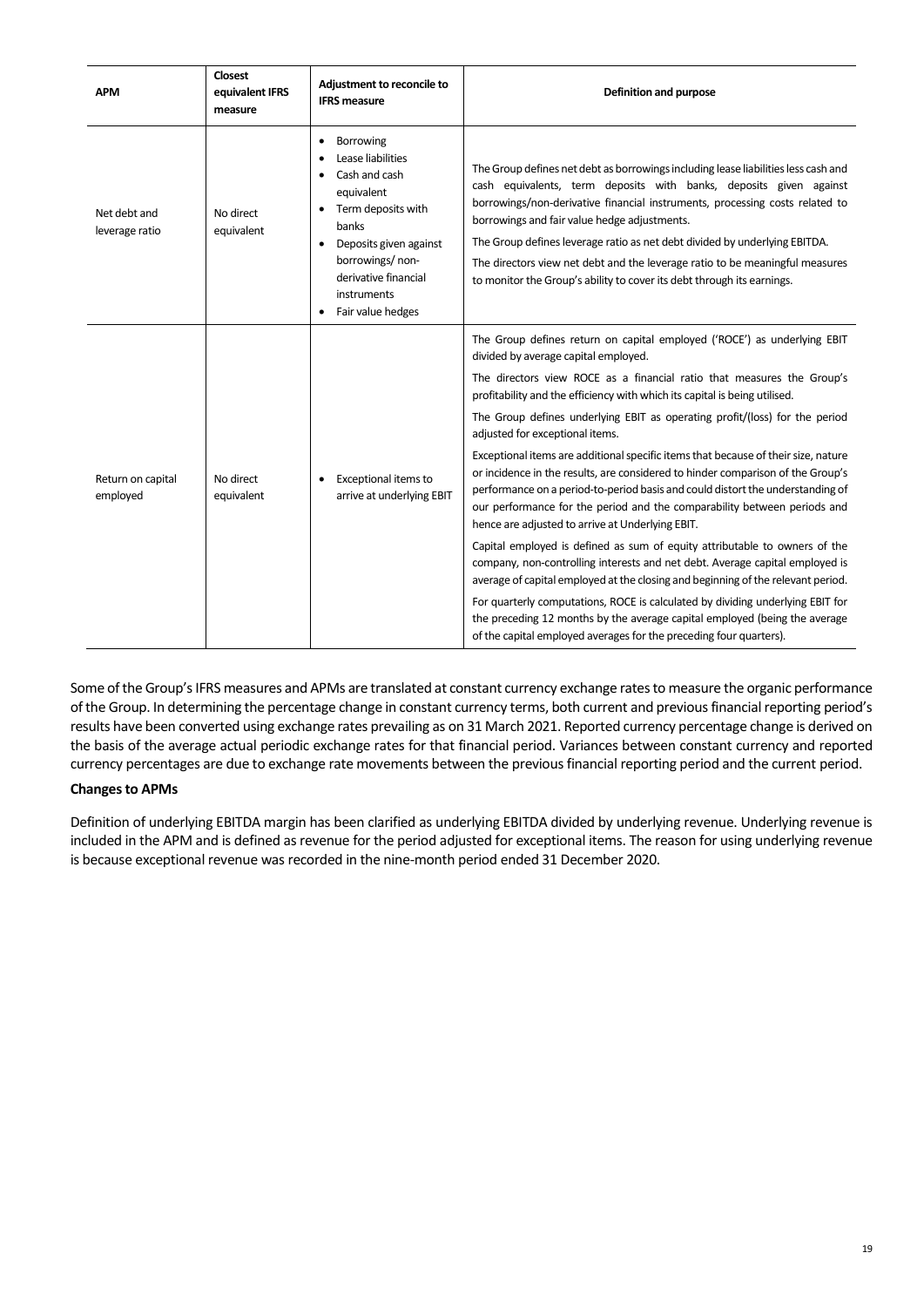# **Glossary**

## **Technical and Industry Terms**

| 4G data customer                                                                               | A customer having a 4G handset and who has used at least 1 MB on any of the Group's GPRS, 3G & 4G network in<br>the last 30 days.                                                                                                                                                                                                                                                                                                                                                                                                                                              |
|------------------------------------------------------------------------------------------------|--------------------------------------------------------------------------------------------------------------------------------------------------------------------------------------------------------------------------------------------------------------------------------------------------------------------------------------------------------------------------------------------------------------------------------------------------------------------------------------------------------------------------------------------------------------------------------|
| <b>Airtel Money (mobile</b><br>money)                                                          | Airtel Money is the brand name for Airtel Africa's mobile money products and services. The term is used<br>interchangeably with 'mobile money' when referring to our mobile money business, finance, operations and<br>activities.                                                                                                                                                                                                                                                                                                                                             |
| <b>Airtel Money ARPU</b>                                                                       | Mobile money average revenue per user. This is derived by dividing total mobile money revenue during the relevant<br>period by the average number of active mobile money customers and dividing the result by the number of months<br>in the relevant period.                                                                                                                                                                                                                                                                                                                  |
| <b>Airtel Money customer</b><br>base                                                           | Total number of active subscribers who have enacted any mobile money usage event in last 30 days.                                                                                                                                                                                                                                                                                                                                                                                                                                                                              |
| <b>Airtel Money customer</b><br>penetration                                                    | The proportion of total Airtel Africa active mobile customers who use mobile money services. Calculated by dividing<br>the mobile money customer base by the Group's total customer base.                                                                                                                                                                                                                                                                                                                                                                                      |
| <b>Airtel Money transaction</b><br>value                                                       | Any financial transaction performed on Airtel Africa's mobile money platform.                                                                                                                                                                                                                                                                                                                                                                                                                                                                                                  |
| <b>Airtel Money transaction</b><br>value per customer per<br>month                             | Calculated by dividing the total mobile money transaction value on the Group's mobile money platform during the<br>relevant period by the average number of active mobile money customers and dividing the result by the number of<br>months in the relevant period.                                                                                                                                                                                                                                                                                                           |
| ARPU                                                                                           | Average revenue per user per month. This is derived by dividing total revenue during the relevant period by the<br>average number of customers during the period and dividing the result by the number of months in the relevant<br>period.                                                                                                                                                                                                                                                                                                                                    |
| <b>Average customers</b>                                                                       | The average number of active customers for a period. Derived from the monthly averages during the relevant<br>period. Monthly averages are calculated using the number of active customers at the beginning and the end of each<br>month.                                                                                                                                                                                                                                                                                                                                      |
| <b>Broadband base stations</b>                                                                 | Base stations that carry either 3G and/or 4G capability across all technologies and spectrum bands.                                                                                                                                                                                                                                                                                                                                                                                                                                                                            |
| Capital expenditure                                                                            | An alternative performance measure (non-GAAP). Defined as investment in gross fixed assets (both tangible and<br>intangible but excluding spectrum and licences) plus capital work in progress (CWIP), excluding provisions on CWIP<br>for the period.                                                                                                                                                                                                                                                                                                                         |
| <b>Constant currency</b>                                                                       | The Group has presented certain financial information that is calculated by translating the results for the current<br>financial year and previous financial years at a fixed 'constant currency' exchange rate, which is done to measure<br>the organic performance of the Group. Growth rates for reporting regions and service segments are in constant<br>currency as it better represents the underlying performance of the business. Constant currency growth rates for<br>prior periods are calculated using closing exchange rates as at the end of prior period.      |
| Churn                                                                                          | Churn is derived by dividing the total number of customer disconnections during the relevant period by the average<br>number of customers and dividing the result by the number of months in the relevant period.                                                                                                                                                                                                                                                                                                                                                              |
| Customer                                                                                       | Defined as a unique active subscriber with a unique mobile telephone number who has used any of Airtel's services<br>in the last 30 days.                                                                                                                                                                                                                                                                                                                                                                                                                                      |
| <b>Customer base</b>                                                                           | The total number of active subscribers that have used any of our services (voice calls, SMS, data usage or mobile<br>money transaction) in the last 30 days.                                                                                                                                                                                                                                                                                                                                                                                                                   |
| Data ARPU                                                                                      | Data ARPU is derived by dividing total data revenue during the relevant period by the average number of data<br>customers and dividing the result by the number of months in the relevant period.                                                                                                                                                                                                                                                                                                                                                                              |
| Data customer base                                                                             | The total number of subscribers who have consumed at least 1 MB on the Group's GPRS, 3G or 4G network in the<br>last 30 days.                                                                                                                                                                                                                                                                                                                                                                                                                                                  |
| Data customer penetration                                                                      | The proportion of customers using data services. Calculated by dividing the data customer base by the total<br>customer base.                                                                                                                                                                                                                                                                                                                                                                                                                                                  |
| Data usage per customer                                                                        | Calculated by dividing the total MBs consumed on the Group's network during the relevant period by the average<br>data customer base over the same period and dividing the result by the number of months in the relevant period.                                                                                                                                                                                                                                                                                                                                              |
| Diluted earnings per share                                                                     | Diluted EPS is calculated by adjusting the profit for the year attributable to the shareholders and the weighted<br>average number of shares considered for deriving basic EPS, for the effects of all the shares that could have been<br>issued upon conversion of all dilutive potential shares. The dilutive potential shares are adjusted for the proceeds<br>receivable had the shares actually been issued at fair value. Further, the dilutive potential shares are deemed<br>converted as at beginning of the period, unless issued at a later date during the period. |
| <b>Earnings per share (EPS)</b>                                                                | EPS is calculated by dividing the profit for the period attributable to the owners of the company by the weighted<br>average number of ordinary shares outstanding during the period.                                                                                                                                                                                                                                                                                                                                                                                          |
| Foreign exchange rate<br>movements for non-DTA<br>operating companies<br>and holding companies | Foreign exchange rate movements are specific items that are non-tax deductible in a few of our operating entities,<br>hence these hinder a like-for-like comparison of the Group's effective tax rate on a period-to-period basis and are<br>therefore excluded when calculating the effective tax rate.                                                                                                                                                                                                                                                                       |
| Free cash flow                                                                                 | Free cash flow is defined as operating free cash flow less cash interest, income tax paid and change in operating<br>working capital.                                                                                                                                                                                                                                                                                                                                                                                                                                          |
| <b>Information and</b><br>communication<br>technologies (ICT)                                  | ICT refers to all communication technologies, including the internet, wireless networks, cell phones, computers,<br>software, middleware, videoconferencing, social networking, and other media applications and services.                                                                                                                                                                                                                                                                                                                                                     |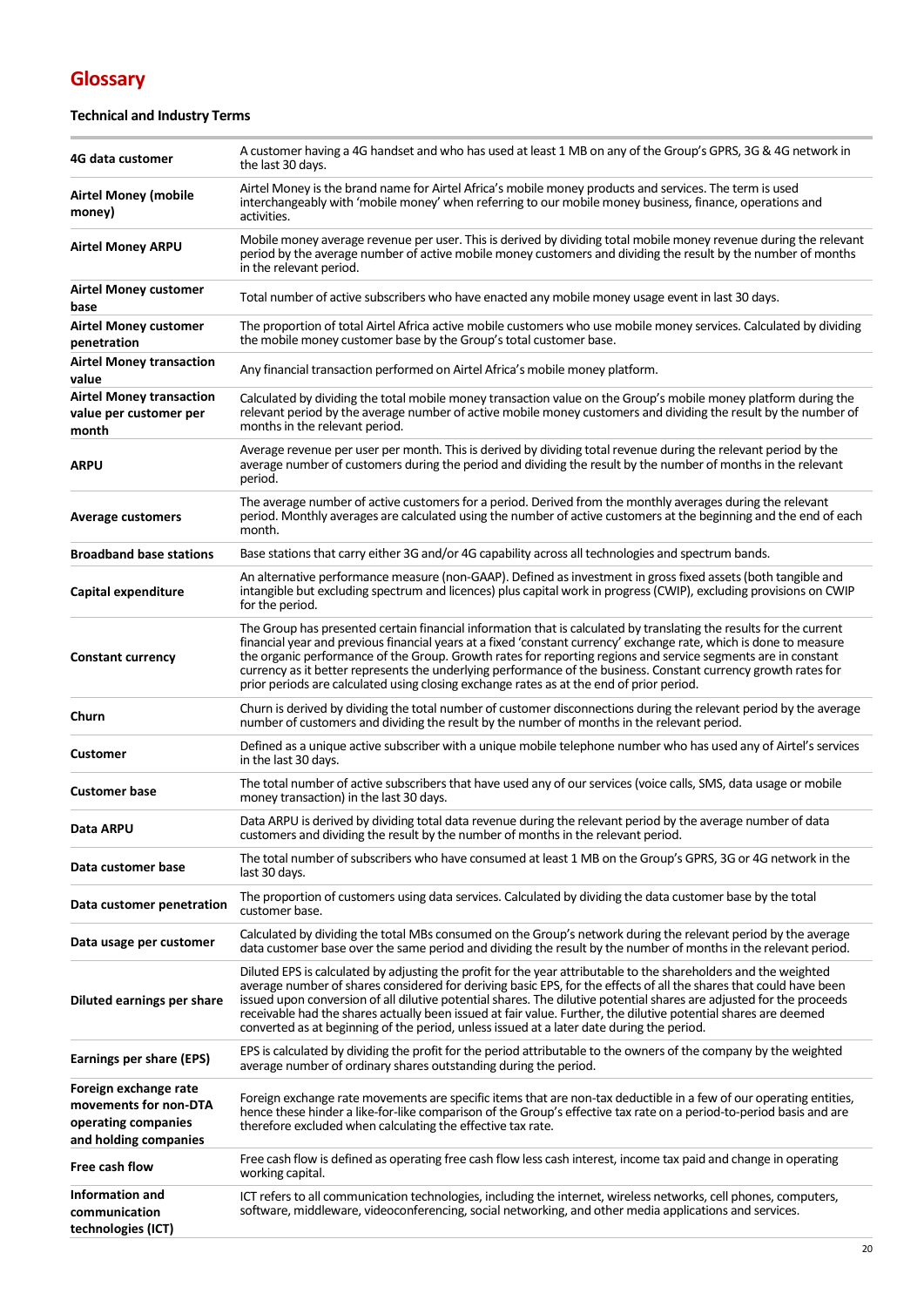| Interconnect user charges                                   | Interconnect user charges are the charges paid to the telecom operator on whose network a call is terminated.                                                                                                                                                                                                                                                                                                                          |
|-------------------------------------------------------------|----------------------------------------------------------------------------------------------------------------------------------------------------------------------------------------------------------------------------------------------------------------------------------------------------------------------------------------------------------------------------------------------------------------------------------------|
| (IUC)<br>Lease liability                                    | Lease liability represents the present value of future lease payment obligations.                                                                                                                                                                                                                                                                                                                                                      |
| Leverage                                                    | An alternative performance measure (non-GAAP). Leverage (or leverage ratio) is calculated by dividing net debt at<br>the end of the relevant period by the underlying EBITDA for the preceding 12 months.                                                                                                                                                                                                                              |
| <b>Minutes of usage</b>                                     | Minutes of usage refer to the duration in minutes for which customers use the Group's network for making and<br>receiving voice calls. It is typically expressed over a period of one month. It includes all incoming and outgoing call<br>minutes, including roaming calls.                                                                                                                                                           |
| <b>Mobile services</b>                                      | Mobile services are our core telecom services, mainly voice and data services, but also including revenue from<br>tower operation services provided by the Group and excluding mobile money services.                                                                                                                                                                                                                                  |
| Net debt                                                    | An alternative performance measure (non-GAAP). The Group defines net debt as borrowings including lease<br>liabilities less cash and cash equivalents, term deposits with banks, processing costs related to borrowings and fair<br>value hedge adjustments.                                                                                                                                                                           |
| Net debt to underlying<br><b>EBITDA (LTM)</b>               | An alternative performance measure (non-GAAP) Calculated by dividing net debt as at the end of the relevant<br>period by underlying EBITDA for the preceding 12 months (from the end of the relevant period). This is also referred<br>to as the leverage ratio.                                                                                                                                                                       |
| Network towers or 'sites'                                   | Physical network infrastructure comprising a base transmission system (BTS) which holds the radio transceivers<br>(TRXs) that define a cell and coordinates the radio link protocols with the mobile device. It includes all ground-<br>based, roof top and in-building solutions.                                                                                                                                                     |
| <b>Operating company (OpCo)</b>                             | Operating company (or OpCo) is a defined corporate business unit, providing telecoms services and mobile money<br>services in the Group's footprint.                                                                                                                                                                                                                                                                                   |
| <b>Operating free cash flow</b>                             | An alternative performance measure (non-GAAP). Calculated by subtracting capital expenditure from underlying<br>EBITDA.                                                                                                                                                                                                                                                                                                                |
| <b>Operating leverage</b>                                   | An alternative performance measure (non-GAAP). Operating leverage is a measure of the operating efficiency of the<br>business. It is calculated by dividing operating expenditure (excluding regulatory charges) by total revenue.                                                                                                                                                                                                     |
| <b>Operating profit</b>                                     | Operating profit is a GAAP measure of profitability. Calculated as revenue less operating expenditure (including<br>depreciation and amortisation and operating exceptional items).                                                                                                                                                                                                                                                    |
| Other revenue                                               | Other revenue includes revenues from messaging, value added services (VAS), enterprise, site sharing and handset<br>sale revenue.                                                                                                                                                                                                                                                                                                      |
| <b>Reported currency</b>                                    | Our reported currency is US dollars. Accordingly, actual periodic exchange rates are used to translate the local<br>currency financial statements of OpCos into US dollars. Under reported currency the assets and liabilities are<br>translated into US dollars at the exchange rates prevailing at the reporting date whereas the statements of profit<br>and loss are translated into US dollars at monthly average exchange rates. |
| Smartphone                                                  | A smartphone is defined as a mobile phone with an interactive touch screen that allows the user to access the<br>internet and additional data applications, providing additional functionality to that of a basic feature phone which is<br>used only for making voice calls and sending and receiving text messages.                                                                                                                  |
| <b>Smartphone penetration</b>                               | Calculated by dividing the number of smartphone devices in use by the total number of customers.                                                                                                                                                                                                                                                                                                                                       |
| <b>Total MBs on network</b>                                 | Total MBs consumed (uploaded & downloaded) by customers on the Group's GPRS, 3G and 4G network during the<br>relevant period.                                                                                                                                                                                                                                                                                                          |
| <b>Underlying EBIT</b>                                      | Defined as operating profit/(loss) for the period adjusted for exceptional items.                                                                                                                                                                                                                                                                                                                                                      |
| <b>Underlying EBITDA</b>                                    | An alternative performance measure (non-GAAP). Defined as operating profit before depreciation, amortisation,<br>CSR cost and exceptional items.                                                                                                                                                                                                                                                                                       |
| Underlying EBITDA margin                                    | An alternative performance measure (non-GAAP). Calculated by dividing underlying EBITDA for the relevant period<br>by revenue for the relevant period.                                                                                                                                                                                                                                                                                 |
| <b>Underlying Revenue</b>                                   | An alternative performance measure (non-GAAP). Defined as revenue before exceptional items.                                                                                                                                                                                                                                                                                                                                            |
| <b>Unstructured</b><br><b>Supplementary Service</b><br>Data | Unstructured Supplementary Service Data (USSD), also known as "quick codes" or "feature codes", is a<br>communications protocol for GSM mobile operators, similar to SMS messaging. It has a variety of uses such as WAP<br>browsing, prepaid callback services, mobile-money services, location-based content services, menu-based<br>information services, and for configuring phones on the network.                                |
| Voice minutes of usage per<br>customer per month            | Calculated by dividing the total number of voice minutes of usage on the Group's network during the relevant<br>period by the average number of customers and dividing the result by the number of months in the relevant period.                                                                                                                                                                                                      |
| Weighted average number<br>of shares                        | The weighted average number of shares is calculated by multiplying the number of outstanding shares by the<br>portion of the reporting period those shares covered, doing this for each portion and then summing the total.                                                                                                                                                                                                            |